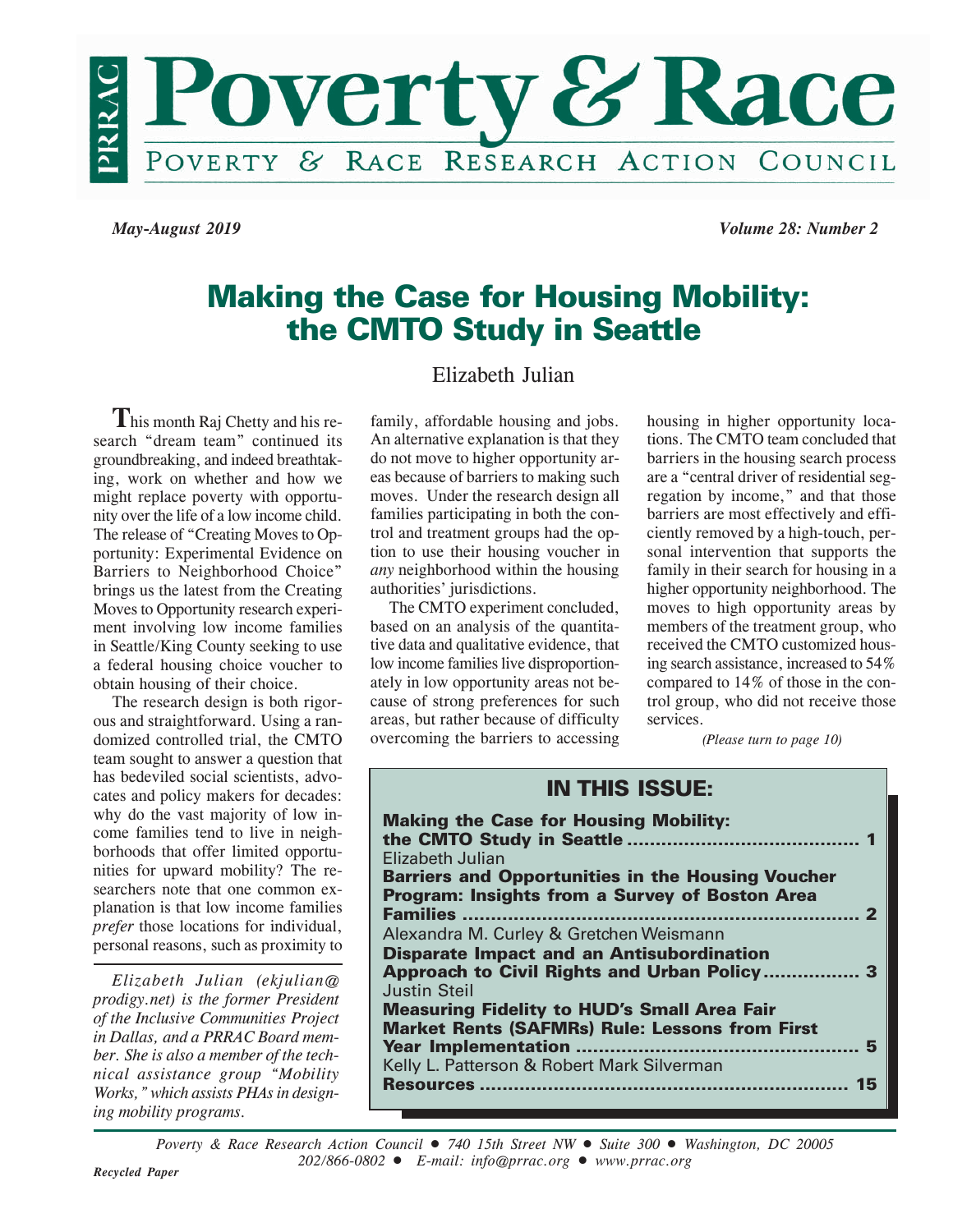## **Barriers and Opportunities in the Housing Voucher Program: Insights from a Survey of Boston Area Families**

Alexandra M. Curley & Gretchen Weismann

*A recent report published by the Federal Reserve Bank of Boston provides new insights about the housing search process, experiences, and location outcomes for families who receive vouchers through the Housing Choice Voucher Program. We found that many families residing in lower-opportunity neighborhoods are not living in areas that match their housing search preferences or priorities, and that families who moved to higher-opportunity neighborhoods (e.g. low poverty, high performing schools) report high neighborhood satisfaction. This article highlights some of the key findings from this important study.*

**I**n 2017, fewer than 14% of families with children receiving vouchers in the United States lived in low poverty neighborhoods, and white households were nearly twice as likely as black households to live in such neighborhoods. The story in Massachusetts is similar—voucher utilization remains highly concentrated in high poverty areas, and this concentration is more pronounced for black and Hispanic households than for whites (Sard et al., 2018).

The picture of residential segregation appears even starker at the local level. In a 2016 study of 8,750 Boston Housing Authority (BHA) voucher assisted households in the Boston Metropolitan area, we found that 71% lived in the City of Boston and nearly half (48%) of all BHA voucher holders lived in just three neighborhoods— Roxbury, Dorchester and Mattapan even though the BHA's voucher administrative area includes 120 cities and towns.

With our colleague and report coauthor Erin Graves, we conducted a survey of voucher assisted families in the Greater Boston area to advance understanding about these imbalanced location outcomes. The goal of the research was to better understand housing location outcomes from voucher holders' perspectives and experiences, and to explore how voucher assisted families are locating housing, and whether there are different strategies

**Voucher families of all races and ethnicities who located in higheropportunity areas expressed greater satisfaction with their neighborhoods for themselves and their children.**

and barriers to access depending on what types of neighborhoods they search in and move to. We also asked families about the experience of living in their current neighborhood, including the quality of their life for their children, neighborhood safety,

© Copyright 2019 by the Poverty and Race Research Action Council. All rights reserved.

schools, neighbors, and whether they plan to remain in the neighborhood for a long time.

We conducted an in-person survey of 128 BHA voucher holders with children under 18 who had moved into their unit within the previous three years. The survey sample was drawn from the BHA voucher program data, and families were included from a range of neighborhoods and communities across the Boston Metro area. Addresses of voucher holders were geocoded and linked to census tracts and tract-level measures of neighborhood opportunity using the diversitydatakids.org – Kirwan Institute Child Opportunity Index, a comprehensive measure of communitylevel resources known to be crucial for healthy child development and positive life outcomes. By sampling two groups of families, those who moved to higher-opportunity neighborhoods and those who moved to lower-oppor-

*(Please turn to page 14)*

*Alexandra M. Curley (acurley. amcresearch@gmail.com) is principal of AMC Research and Consulting, LLC, specializing in housing mobility programs, mixed-income housing, and community-based research. She is a member of the Mobility Works technical assistance team.*

*Gretchen Weismann (g\_weismann@ yahoo.com) is a consultant focused on housing policy design, program development, and evaluation. She is a member of the Mobility Works technical assistance team.*

*Poverty & Race* (ISSN 1075-3591) is published four times a year by the Poverty and Race Research Action Council, 740 15th Street NW, Suite 300, Washington, DC 20005, 202/906-8052, fax: 202/842-2885, E-mail: info@ prrac.org. Megan Haberle, editor; Heidi Kurniawan, editorial assistant. Subscriptions are \$25/year, \$45/two years. Foreign postage extra. Articles, article suggestions, letters and general comments are welcome, as are notices of publications for our Resources Section—email to hkurniawan@prrac.org. Articles generally may be reprinted, providing PRRAC gives advance permission.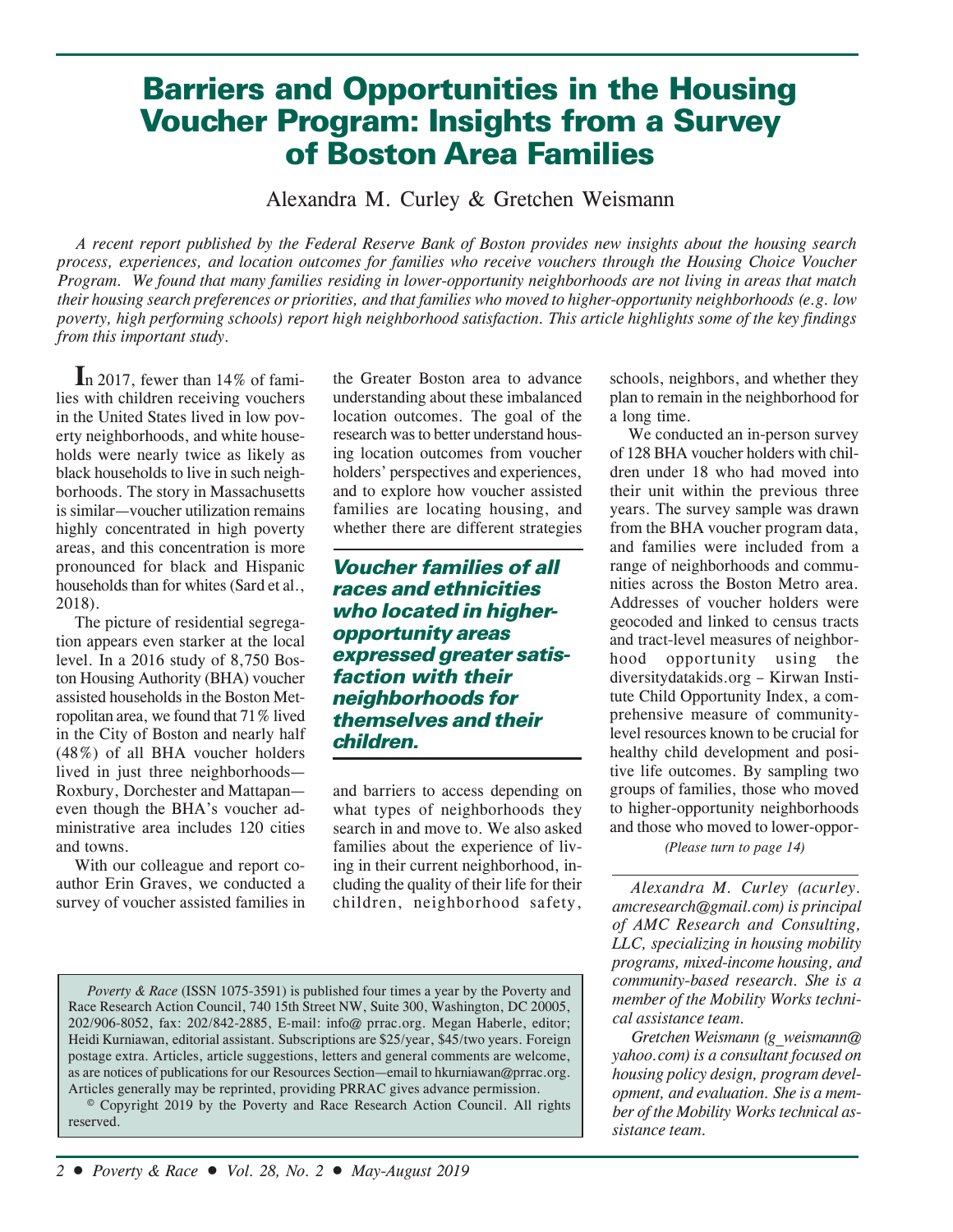## **Disparate Impact and an Antisubordination Approach to Civil Rights and Urban Policy**

**T**he struggle for civil rights in housing policy has been a long and continuing effort. Congress enacted the Civil Rights Act of 1866 over 150 years ago to ensure that all people in the United States shall have the same right "to inherit, purchase, lease, sell, hold, and convey real and personal property" "as is enjoyed by the white citizens" and, just over a century later, it passed the Fair Housing Act, to provide "for fair housing throughout the United States" (42 U.S.C. § 1981(a); 42 U.S.C. § 3601). The fight to realize these guarantees continues today. Two recent cases from the Supreme Court have made important advances in civil rights in housing, affirming the importance of broad standing and of disparate impact liability under the Fair Housing Act, allowing victims of discrimination to challenge policies that have the effect of denying access to housing if there is a less discriminatory alternative policy available (*Texas Dep't of Hous. & Cmty. Affairs v. Inclusive Communities Project, Inc.*, 2015; *Bank of Am. Corp. v. City of Miami, Fla.*, 2017). Yet, over the past 18 months, the Department of Housing and Urban Development (HUD) has undertaken several deeply problematic moves backwards, including an effort to undermine the agency rule that governs these disparate impact claims.

In order to contextualize these developments related to disparate impact in housing, I introduce below the distinction between an anticlassification and antisubordination approach to civil rights, review the positive recent developments from the Supreme Court, present the recent HUD proposal, and then discuss the implications of the

## Justin Steil

antisubordination approach for local governments and local housing policy.

The durable racial caste structure of the United States is intertwined with the spatial organization of inequality (Sharkey, 2013). Conceptions of Black threat were central to the making of modern metropolitan areas in the United States, as white homeowners, white landlords, and white real-estate brokers sought at times to exclude and at others to exploit non-

#### **The durable racial caste structure of the United States is intertwined with the spatial organization of inequality.**

white homeseekers. Americans continue today to live in neighborhoods that are largely separate by race and ethnicity and also highly unequal, for instance in access to high performing schools or exposure to environmental hazards (Ellen and Steil, 2019). These separate and unequal neighborhoods are associated with negative effects on health, education, employment, and a host of other outcomes, including socio-economic mobility (see Chetty et. al, 2014). The continuing challenge for public policy and urban planning is how to address these spatial dimensions of inequality, entrenched as they are in custom, jurisdictional boundaries, zoning codes, municipal financing structures, subsidized housing policy, and actual housing units and infrastructure.

#### **Antisubordination**

Addressing these inequalities requires a sea-change in public policy and regional planning to shift from an antidiscrimination approach to an antisubordination approach to civil

rights. An anticlassification or antidiscrimination approach prohibits the use of categories based on seemingly arbitrary characteristics and looks to intent to prevent actions that are consciously motivated by racial or other prohibited animus, what is known as a disparate treatment case. With an anticlassification theory, a policy that adversely impacts a disadvantaged group is permissible so long as it does not distinguish explicitly on the basis of a protected characteristic (such as race, sex, religion, or national origin) and so long as no discriminatory intent can be proven (see *Village of Arlington Heights v. Metropolitan Housing Development Corporation*, 1977). State policies that explicitly distinguish on the basis of a protected characteristic in order to benefit disadvantaged groups are generally prohibited, except to remedy instances where there is convincing evidence of recent intentional discrimination by the governmental unit involved in the policy itself (see *Parents Involved in Community Schools v. Seattle School District No. 1*, 2007).

*(Please turn to page 4)* An antisubordination or antisubjugation theory of equal protection, by contrast, looks not at intent, but at the collective effects of an action and seeks not just to prohibit arbitrary classifications, but to actually address persistent group disparities in a social system in which some are systematically disadvantaged (Balkin and Siegel, 2003; Fiss, 1976). The antisubordination perspective focuses on identifying and prohibiting practices that perpetuate the subordinate position of a disadvantaged group, defined as a social group, that has been in a position of historical subordination, and whose political power is circumscribed (Fiss, 1976). From the perspective of an antisubordination theory, policies or practices that have a disproportionate adverse impact on a disadvantaged

*Justin Steil is an Associate Professor of Law and Urban Planning at MIT, and a member of PRRAC's Board of Directors.*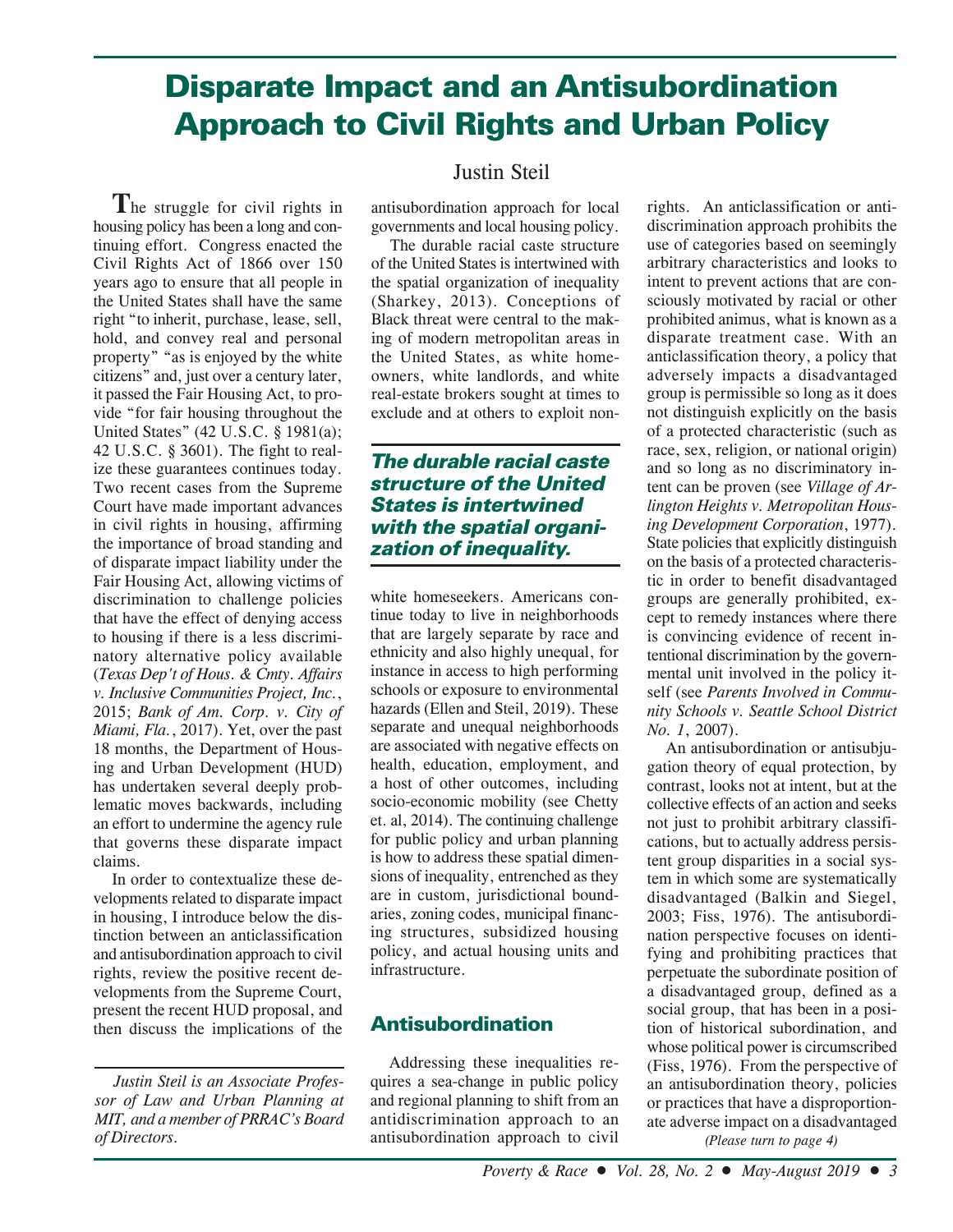#### *(DISPARATE IMPACT: Cont. from p.3)*

group, known as a disparate impact, should be prohibited, regardless of intent or classification.

The fundamental premise of an antisubordination approach is that equal citizenship cannot be fulfilled in a context of pervasive social stratification and that true equal protection of the laws requires the reformation of institutions or practices that reproduce subordinate social statuses. In the United States, it is essential to take into account the historically specific circumstances that continue to inscribe durable, categorical inequalities along ascriptive, arbitrary lines that have been given social significance, such as sex, gender, sexuality, race, or ethnicity (Tilly, 2009). The dismantling of these asymmetrical structures of power requires more than just an anticlassification approach to planning—it requires an antisubordination approach.

## **Inclusive Communities and City of Miami**

Two Supreme Court decisions regarding the Fair Housing Act over the past five years open up some room for a renewed focus on antisubordination in housing.

In *Texas Department of Housing and Community Affairs v. Inclusive Communities Project*, the Court confirmed that the Fair Housing Act prohibits policies or practices that, regardless of intent, have a discriminatory effect on a protected class, if there is a less discriminatory alternative policy available (*Texas Dep't of Hous. & Cmty. Affairs v. Inclusive Communities Project, Inc.*, 2015).The Court noted with approval that disparate impact liability "permits plaintiffs to counteract unconscious prejudices and disguised animus that escape easy classification as disparate treatment" (*Id.)*. Research in psychology has established the ubiquity of implicit biases and the significant effects they have on members of historically excluded groups (*Id.*). Courts, by contrast, have been

slow to recognize the importance of these unconscious prejudices in perpetuating discrimination and have instead increasingly limited antidiscrimination laws to a narrow focus on aberrant actors who manifest an explicit intent to discriminate. The recognition of the importance of implicit biases in *Inclusive Communities* creates the potential for renewed attention to the broader antisubordination principle that is the foundation of civil rights statutes such as the Fair Housing Act.

### **The current administration is taking steps to eviscerate the disparate impact rule that the Department of Housing and Urban Development issued in 2013.**

In *Bank of America v. City of Miami*, the plaintiff, the City of Miami, alleged that Bank of America and Wells Fargo issued riskier mortgages on less favorable terms to African-American and Latino borrowers than they issued to similarly situated white borrowers, in violation of the Fair Housing Act. The City of Miami further alleged, among other claims, that this discrimination "impaired the City's goals to assure racial integration and desegregation," "frustrate[d] the City's longstanding and active interest in promoting fair housing and securing the benefits of an integrated community," and disproportionately "cause[d] foreclosures and vacancies in minority communities in Miami," decreasing the City's property tax revenues and forcing the City to spend more on municipal services to address unsafe conditions at properties that were foreclosed because of the banks' discriminatory lending (*Bank of Am. Corp. v. City of Miami, Fla.*, 2017). The Court confirmed that these injuries fall within the zone of interests that the Fair Housing Act protects. The decision left lower courts to consider the question of whether there was a sufficiently direct relation between Miami's injuries and the banks' lending practices.

In both cases, the Court focused on the "results-oriented language" of the Fair Housing Act, recognizing the legal significance of the actual effects that policies have, in addition to the stated intent of the individuals who enacted those policies (*Texas Dep't of Hous. & Cmty. Affairs v. Inclusive Communities Project, Inc.*, 2015). The Court confirmed that housing providers, lenders, and state and local agencies crafting housing policies should consider potential adverse impacts of their policies by race, color, sex, family status, national origin, religion, or disability.

## **Efforts to Amend HUD's Disparate Effects Standard**

At the same time that the Supreme Court's recent decisions have affirmed the importance of disparate impact liability under the Fair Housing Act, however, the current administration is taking steps to eviscerate the disparate impact rule that the Department of Housing and Urban Development issued in 2013.

The 2013 rule requires plaintiffs to meet the initial burden of proving that a challenged practice caused or predictably will cause a discriminatory effect, either a disparate impact on a group of persons protected by the Fair Housing Act or a disparate impact that reinforces, or perpetuates segregated housing patterns because of race, color, religion, sex, handicap, familial status, or national origin (24 C.F.R. § 100.500(a); 24 C.F.R. § 100.500(c) (1)). The burden of proof then shifts to the defendant, who has the burden of proving that the challenged practice is necessary to achieve a substantial, legitimate, nondiscriminatory interest. The plaintiff then bears the burden of proving that the substantial, legitimate, and nondiscriminatory interest could be served by another practice with a less discriminatory effect

Despite the Supreme Court's citation with approval to HUD's dispar-

*(Please turn to page 11)*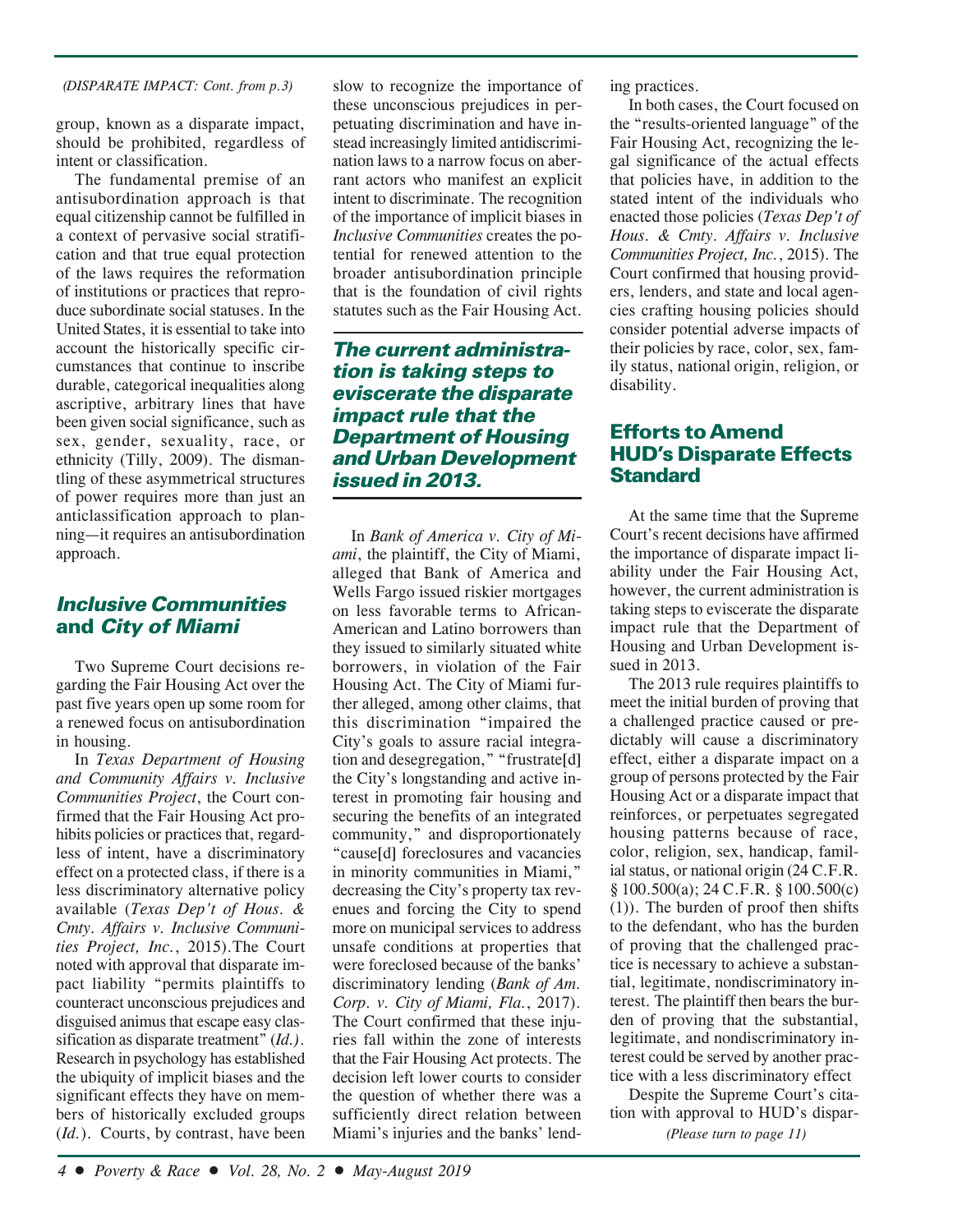## **Measuring Fidelity to HUD's Small Area Fair Market Rents (SAFMRs) Rule: Lessons from First Year Implementation**

Kelly L. Patterson & Robert Mark Silverman

**T**he Department of Housing and Urban Development (HUD) issued its final rule for the implementation of Small Area Fair Market Rents (SAFMRs) in November of 2016 (Federal Register, 2016). In August of 2017, HUD attempted to suspend the SAFMR rule, but in December of 2017 a U.S. District Court judge ordered it to be reinstated (*Open Communities Alliance v. Carson*, 2017). The new rule became effective in January of 2018, with implementation in mandatory areas beginning in April of 2018. There are currently 24 metropolitan areas mandated to implement SAFMRs. The adoption of SAFMRs is voluntary in all other metropolitan areas.

The SAFMR rule is intended to better align the setting of payment standards for the Housing Choice Voucher (HCV) program with the goals of promoting residential choice and mobility. The rule is needed since the traditional method of setting payment standards based on the 40th or

*Kelly L. Patterson (klp27@buffalo. edu) is an Associate Professor at the School of Social Work, University at Buffalo. Her research focuses on housing choice vouchers, housing mobility programs, and social policy.*

*Robert Mark Silverman (rms35@ buffalo.edu) is a Professor in the Department of Urban and Regional Planning at the University at Buffalo (UB). His research focuses on fair and affordable housing, community development, the non-profit sector, and education reform. This article is adapted from a new PRRAC report titled, "Small Area Fair Market Rents (SAFMRs): An Analysis of First Year Implementation in Mandatory Metropolitan Areas and Barriers to Voluntary Implementation in Other Areas."*

50th percentile of rents in a metropolitan region ("Fair Market Rents or FMRs") has contributed to the concentration of HCVs in low-income and minority neighborhoods. The SAFMR rule bases payment standards on average rents in ZIP codes, a geography more sensitive to rental variation across metropolitan areas. Basing payment standards on SAFMRs is argued to provide voucher holders with

#### **SAFMRs were introduced as a tool to promote housing opportunity on a metropolitanwide scale.**

greater access to employment, quality schools, transportation, and other desired amenities (i.e. high-opportunity neighborhoods). SAFMRs expand access to housing in ZIP codes where average rents are higher than metropolitan FMRs. They also avoid overpaying landlords in low-rent areas like those examined by Desmond and Wilmer (2019).

In this article we summarize core findings from the more detailed report we authored for PRRAC about the initial implementation of the SAFMR rule. In particular, we highlight the degree to which the setting of payment standards by public housing authorities (PHAs) falls short of aligning with SAFMR equity goals. At the end of this article, we make recommendations for future HCV program implementation where PHAs use SAFMRs.

### **The Rationale for Small Area Fair Market Rents**

HUD's new SAFMR rule was developed in response to a number of concerns about the effectiveness of the HCV program in deconcentrating poverty and providing low-income households with access to upward mobility. These concerns date back to issues raised in cases like *Gautreaux v. Chicago Housing Authority* (1969), *Walker v. HUD* (1990), and *Thompson v. HUD* (2005). Housing mobility programs were developed as part of the court-ordered remedies in these three cases, permitting recipients of housing vouchers to move out of segregated, high poverty neighborhoods. These programs have continued to thrive in Chicago, Dallas and Baltimore. The development of policies scaling up these programs in other cities has become increasingly salient, since HCVs are one of HUD's primary tools to provide affordable housing to low-income households. For example, there were over 2.2 million rental units subsidized with HCVs in 2017 (U.S. Department of Housing and Urban Development, 2017). HCV units represented over 48% of all rental units subsidized across the eight federal programs designed to subsidize rental housing. Almost 5.3 million people were housed using HCVs in 2017, comprising almost 55% of all renters receiving housing assistance across the eight federal rental subsidy programs.

In addition to programs and policies adopted in response to court decisions, advocates have pressed HUD to pursue administrative rule changes to address shortcomings in HCV implementation. In particular, advocates have long been critical of how the use of metropolitan-wide FMRs, and the calculation of payment standards based on them, impede geographic mobility and housing searches in high-opportunity neighborhoods (Thrope, 2018).

*(Please turn to page 6)*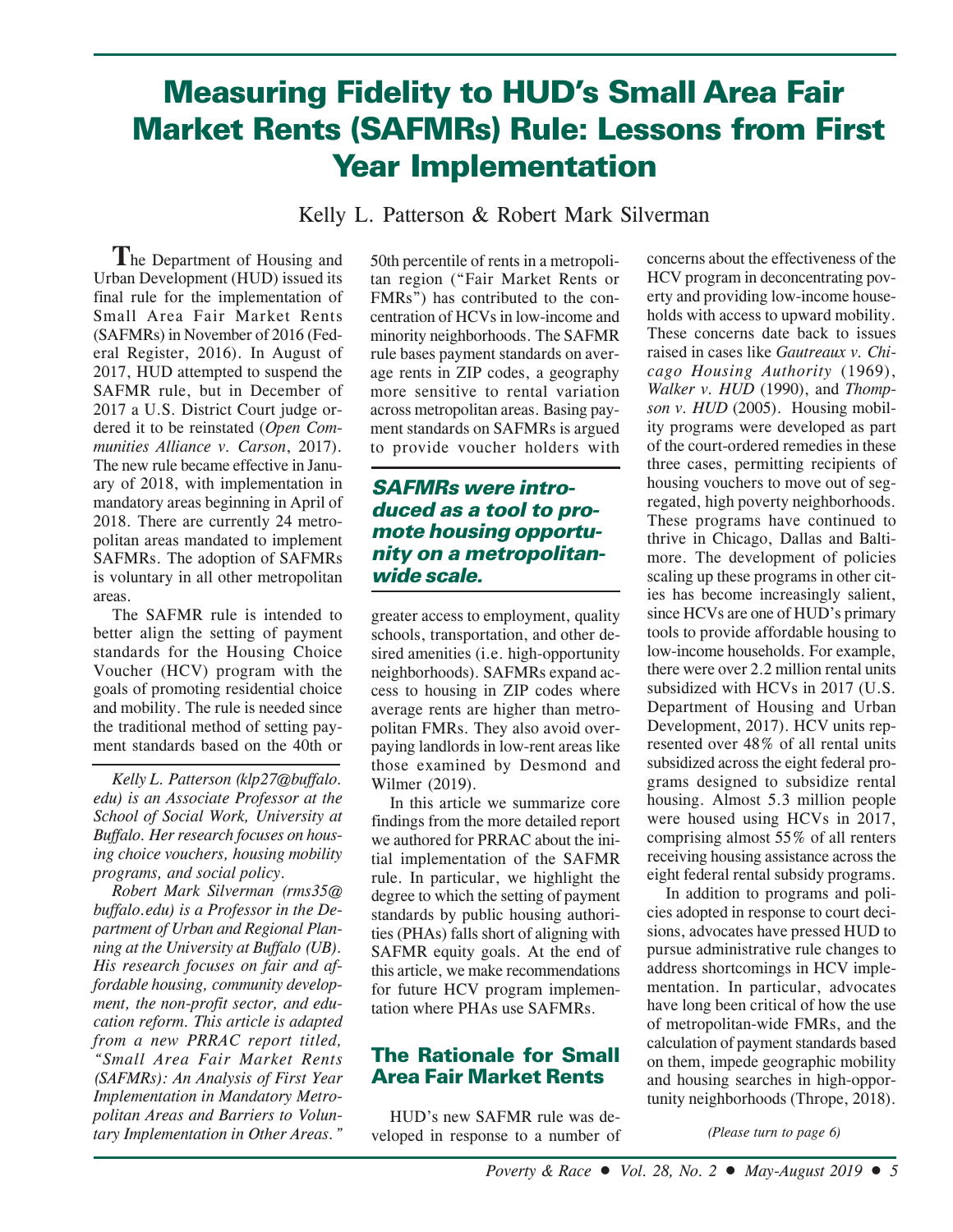#### *(SAFMRs:Continued from page 5)*

One of the more poignant critiques of metropolitan-wide FMRs is that they fall short of providing tenants with adequate subsidies to rent in high-opportunity neighborhoods. Researchers have identified this as problematic since metropolitan-wide FMRs, whether set at the a 40th or 50th percentile rent, by definition fall below average rents in relatively high cost submarkets in metropolitan areas (Palm, 2018; Treat, 2018; Thrope, 2018). This limitation of FMRs is compounded by data lag, since FMRs are calculated using data from the American Community Survey (ACS) which is released two years from its date of collection. One rationale for HUD allowing PHAs to set payment standards within a 90%-110% range of its published FMRs it to address some of these limitations. However, in many high-opportunity areas the ability to set payment standards at 110% of FMRs still does not close the affordability gap. To address this issue, SAFMRs were introduced as a tool to promote housing opportunity on a metropolitan-wide scale.

The first test of this tool came in 2011 as a result of a court settlement that resolved a complaint charging that payment standards based on FMRs in the Dallas metropolitan areas resulted in the concentration of vouchers in low-income areas (Ellen, 2018; Treat, 2018). Under the settlement, all PHAs in metropolitan Dallas agreed to use SAFMRs when setting payment standards. An early analysis of outcomes in Dallas suggested that the adoption of SAFMRs resulted in improved neighborhood quality for HCV recipients and modest cost savings for PHAs (Collinson & Gannong, 2014). Shortly after the Dallas settlement, HUD created its own SAFMR demonstration program. Five new PHAs along with two PHAs from the Dallas metropolitan area that were already implementing SAFMRs were included in the demonstration program. At the end of the SAFMR demonstration program, HUD released an evaluation report (Dastrup et al., 2018). The re-

### **Table 1: Metropolitan Areas Mandated to Use SAFMRs (N=24)**

| Metropolitan Area                          | Total PHAs     | Average<br><b>HCVs</b> Leased<br>Q1 2017 |
|--------------------------------------------|----------------|------------------------------------------|
| Atlanta-Sandy Springs-Roswell, GA          | 12             | 41,011                                   |
| Bergen-Passaic, NJ                         | 10             | 10,881                                   |
| Charlotte-Concord-Gastonia, NC-SC          | 6              | 8,151                                    |
| Chicago-Joliet-Naperville, IL              | 13             | 71,275                                   |
| Colorado Springs, CO                       | $\overline{2}$ | 2,512                                    |
| Dallas, TX                                 | 11             | 29,467                                   |
| Fort Lauderdale, FL                        | 6              | 11,529                                   |
| Fort Worth-Arlington, TX                   | 5              | 12,308                                   |
| Gary, IN                                   | 3              | 3,097                                    |
| Hartford-West Hartford-East Hartford, CT   | 21             | 19,183                                   |
| Jackson, MS                                | $\overline{2}$ | 5,641                                    |
| Jacksonville, FL                           | $\overline{2}$ | 7,250                                    |
| Monmouth-Ocean, NJ                         | 9              | 5,314                                    |
| North Port-Sarasota-Bradenton, FL          | $\overline{3}$ | 2,773                                    |
| Palm Bay-Melbourne-Titusville, FL          | 3              | 2,714                                    |
| Philadelphia-Camden, Wilmington, PA-NJ-    |                |                                          |
| DE-MD                                      | 19             | 37,610                                   |
| Pittsburgh, PA                             | 8              | 17,087                                   |
| Sacramento-Roseville-Arden, Arcade, CA     | 4              | 12,837                                   |
| San Antonio-New Braunfels, TX              | 6              | 15,095                                   |
| San Diego-Carlsbad, CA                     | 6              | 28,458                                   |
| Tampa-St. Petersburg-Clearwater, FL        | 8              | 19,290                                   |
| Urban Honolulu, HI                         | $\overline{2}$ | 6,040                                    |
| Washington-Arlington, Alexandria, DC-VA-MD | 14             | 37,379                                   |
| West Palm Beach-Boca Raton, FL             | 5              | 6,689                                    |

*Source:* U.S. Department of Housing and Urban Development, Voucher Management System (VMS), retrieved by the Poverty and Race Research Action Council.

port indicated that the switch to SAFMRs made HCV holders slightly more likely to live in high-opportunity ZIP codes. The report also found that the switch to SAFMRs resulted in modest reductions in overall costs for PHAs.

In November of 2016, HUD published the final version of the SAFMR rule and it began implementing it in April of 2018. At that time, PHAs in 24 metropolitan areas were mandated to adopt SAFMRs. Across those metropolitan areas, 180 PHAs administered 413,591 vouchers, which accounted for about 19% of all HUD vouchers (see Table 1).

#### **The Alignment of Payment Standards with SAFMR Goals**

One of our goals in this research was to assess how faithful PHAs were to the goals of the SAFMR rule in their local implementation. Under the new rule, PHAs can set payment standards between 90% and 110% of SAFMRs. In part, this range allows PHAs to account for local market conditions when adjusting payment standards. For example, in areas where fair market rents are changing rapidly and published SAFMRs are not in line with current trends, the 90%-110% range gives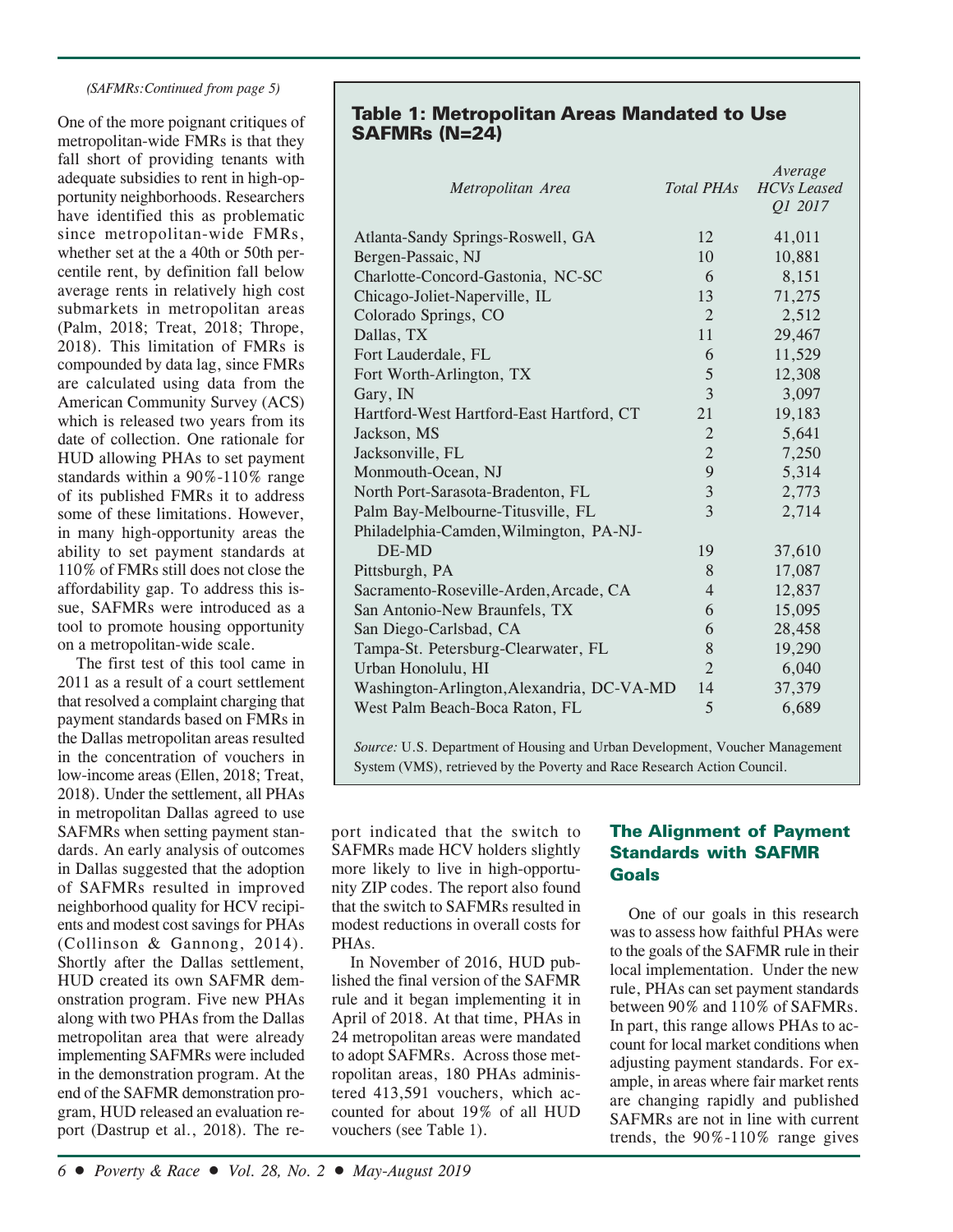PHAs flexibility to address data lag issues. The 90% to 110% range also gives PHAs flexibility to pursue more aggressive strategies to expand renters' access to high-opportunity areas, particularly if they adopted payment standards at 90% in low-rent ZIP codes and payment standards at 110% in high-rent ZIP codes. This approach to setting payment standards incentivizes moves to high-opportunity areas since it tilts the ceiling for subsidies in the manner described by Collinson and Ganong (2014). Tilting the ceiling for subsidies entails setting subsidies below FMRs in low-rent ZIP codes and setting subsidies above FMRs in highrent ZIP codes.

While taking these issues into consideration, at minimum, one would expect payment standards to cluster near 100% of published SAFMRs if a PHA has fidelity to the equity goals of the new rule. Under this scenario, a PHA would strike a metropolitanwide balance between ZIP codes where SAFMRs were less than metropolitanwide FMRs and ZIP codes where SAFMRs were greater than metropolitan-wide FMRs. This is an important balance to strike, since it generates program cost savings in low-rent ZIP codes, removes incentives for voucher concentration in low-rent ZIP codes, and frees up resources needed to enhance HCVs in high-rent ZIP codes. Striking this balance is critical to maintaining a PHA's volume of HCVs while expanding housing options in opportunity areas.

If a PHA diverges from payment standards clustering near 100% of published SAFMRs, how payment standards are set can be viewed as an indication of relatively high or low fidelity to the new rule. In instances where there is high fidelity, a PHA would set payment standards in low-rent ZIP codes closer to 90% of SAFMRs while setting payment standards closer to 110% of SAFMRs in high-rent ZIP codes. Setting payment standards in

#### **Our analysis suggests that in the aggregate PHAs in the 24 metropolitan areas had low fidelity to the equity goals of the SAFMR rule.**

this manner would maximize the incentive for tenants to move to highopportunity areas while reducing possible overpayments to landlords in lowrent ZIP codes. In contrast, low fidelity would be most pronounced in instances where a PHA sets payment standards in low-rent ZIP codes closer to 110% of SAFMRs while setting payment standards closer to 90% of SAFMRs in high-rent ZIP codes. Setting payment standards in this manner would minimize the incentive for tenants to move to high-opportunity areas while increasing overpayments to landlords in low-rent ZIP codes. This scenario would effectively undercut the

equity goal of the SAFMR rule by bringing payment standards back in line with something approximating metropolitan-wide FMRs.

*(Please turn to page 8)* Our analysis suggests that *in the aggregate* PHAs in the 24 metropolitan areas had low fidelity to the equity goals of the SAFMR rule. Although average payment standards hovered around 100% of published SAFMRs, there was a divergence between the setting of payment standards in lowopportunity and high-opportunity areas. In low-opportunity areas, payment standards were consistently above 100% of published SAFMRs. In highopportunity areas payment standards were consistently below 100% of published SAFMRs. This reflected the opposite pattern of setting payment standards that would be predicted if PHAs had high fidelity to the equity goals of the SAFMR rule. Setting payment standards in this manner creates disincentives for moves to high-opportunity neighborhoods and reinforces existing patterns of HCV concentration in low-opportunity areas. Moreover, setting payment standards in this manner increases the likelihood that landlords will be overpaid in low-rent areas and PHAs will forego cost-savings that can be used to enhance payment standards in high-opportunity ZIP codes. This reinforces existing geographic patterns of voucher distribution and results in the use of fewer HCVs in high-rent ZIP codes. It is important to note, of course, that there

## **Table 2: Payment Standards as a Percent of SAFMRs (N=5,501)** *0 Bedroom 1 Bedroom 2 Bedroom 3 Bedroom 4 Bedroom* **All Payment Standards Reported in the 24 Metropolitan Areas** 100.57 100.85 100.58 100.31 100.04 **Payment Standards in Low-Opportunity ZIP Codes<sup>1</sup>** 102.81 103.02 102.77 102.51 101.94 **Payment Standards in High-Opportunity ZIP Codes2** 98.71 98.09 98.82 98.29 98.13 <sup>1</sup> Low-Opportunity ZIP Codes = ZIP codes with  $SAFMR < 100\%$  Area FMR <sup>2</sup> High-Opportunity ZIP Codes = ZIP codes with  $SAFMR > 100\%$  Area FMR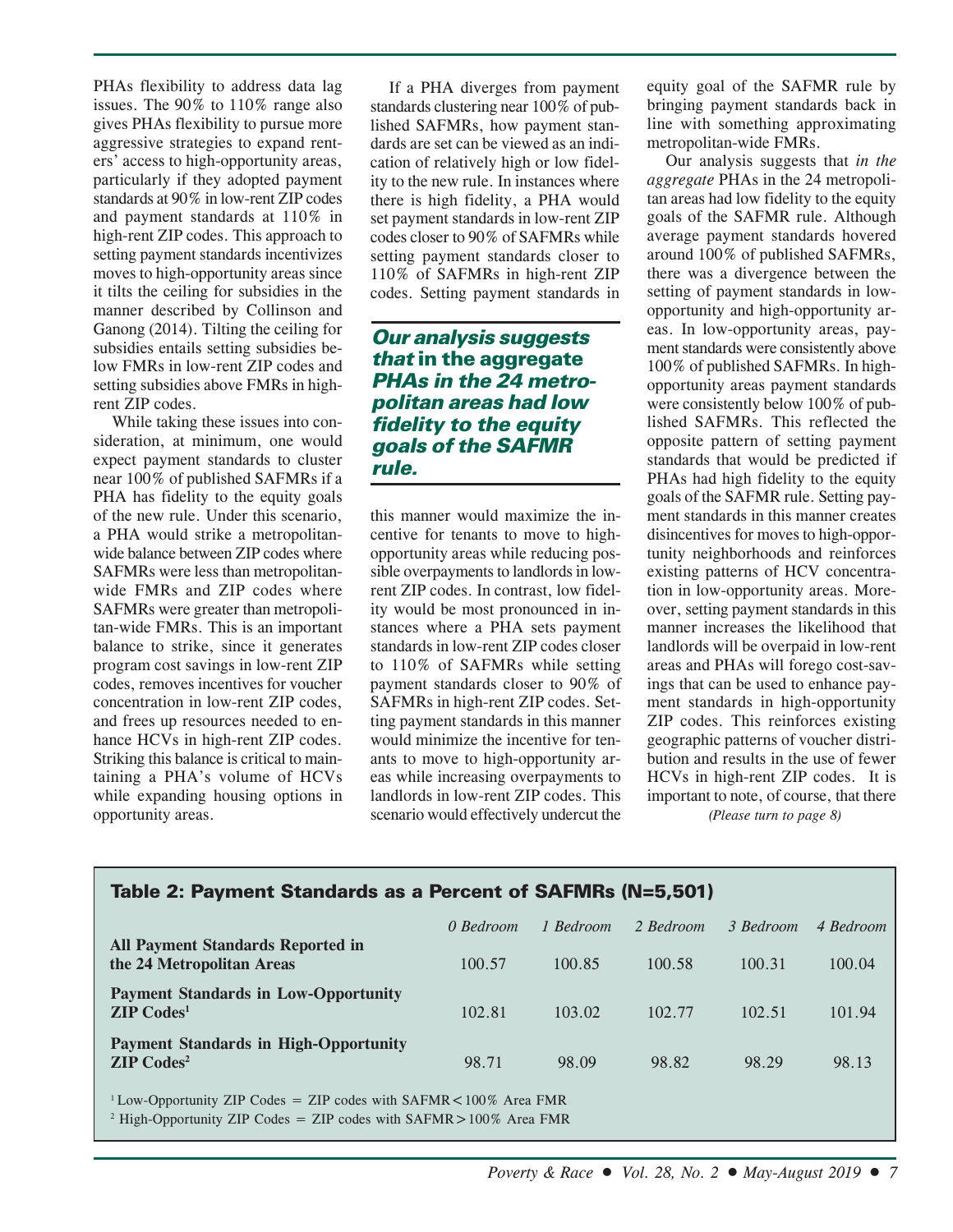#### *(SAFMRs: Continued from page 7*

was variation in the degree to which payment standards diverged between high-opportunity and low-opportunity ZIP codes in individual metropolitan areas.

There were four main trends observed at the metropolitan level. The first was in metropolitan areas where payment standards followed a similar pattern to the aggregate data reflected in Table 2, or "low fidelity" to the goals of the SAFMR rule. Eleven of the 24 metropolitan areas fell into this category. They included the following metropolitan areas: Atlanta-Sandy Springs-Roswell, Colorado Springs, Fort Lauderdale, Fort Worth-Arlington, Hartford-West Hartford-East Hartford, Jacksonville, Monmouth-Ocean, Pittsburgh, Sacramento-Roseville-Arden-Arcade, Tampa-St. Petersburg-Clearwater, and Urban Honolulu.

The second trend in payment standards involved eight metropolitan areas where payment standards were at or above 100% of SAFMRs in both high-opportunity and low-opportunity zips codes. This trend was found in the following metropolitan areas: Charlotte-Concord-Gastonia, Chicago-Joliet-Naperville, Dallas, Gary, Jackson, North Port-Sarasota-Bradenton, Philadelphia-Camden-Wilmington, and Washington-Arlington-Alexandria. These metropolitan areas exhibited a relatively high degree of fidelity to the equity goals of the SAFMR rule in the sense that they erred on the side of adopting payment standards that were at or higher than 100% of SAFMRs across the board.

The third trend in payment standards involved five metropolitan areas where payment standards were below 100% of SAFMRs in both high-opportunity and low-opportunity zips codes. This trend was found in the following metropolitan areas: Bergen-Passaic, Palm Bay-Melbourne-Titusville, San Antonio-New Braunfels, and San Diego-Carlsbad. These metropolitan areas exhibited a relatively low degree of fidelity to the equity goals of the SAFMR rule in the sense that they

adopted payment standards that were below 100% of SAFMRs across the board. This may have the effect of encouraging the concentration of HCVs in low-opportunity areas, particularly in metropolitan areas with tightening rental markets.

### **The Alignment of Tenant and Landlord Notification Materials with SAFMR Goals**

Notification materials were used in our analysis to measure how well information conveyed to tenant and landlords aligned with SAFMR goals. Tenant notification materials were provided by 22 PHAs. Landlord notifi-

**The successful implementation of SAFMRs hinges on the degree to which PHA administrators show fidelity to the equity goals of the SAFMR rule, and notify tenants about their new opportunities under the rule.**

cation materials were provided by 12 PHAs. Findings indicated that the thrust of tenant notifications was to alert tenants about the upcoming reductions in payment standards in low rent neighborhoods, and to what extent they would be held harmless if payment standards were reduced in their area due to the adoption of SAFMRs.

In addition to notifying tenants that SAFMRs were being adopted and that this may impact their level of rental assistance in the future, nine PHAs also included language explaining the equity goals of the new policy, but this type of notice appeared to be the exception rather than the rule. A good example was the Sacramento Housing and Redevelopment Agency's notification that, "with the SAFMRs you will be able to use your voucher in more places than would have been possible before—including neighborhoods that have high-performing schools, reduced crime, access to grocery stores, parks, medical facilities, child care, transportation, and other amenities."

### **The Alignment of HUD Monitoring with SAFMR Goals**

In addition to issues related to the setting of payment standards and notification materials, our analysis found that the implementation of the SAFMR rule was hampered by a lack of proactive monitoring by HUD. For example, PHAs are not required to submit their administrative plans, payment standards, or materials used to notify tenants and landlords about SAFMRs to HUD. Instead, they are expected to keep these records in-house and available if HUD requests to inspect them. This is problematic, since there is no central repository where these materials are stored and made publically available for inspection. This impedes researchers and advocacy groups from accessing information about the implementation of the SAFMR rule and shifts the burden of public disclosure from HUD to members of the general public. The lack of a public repository for implementation materials also hinders the free flow of information between PHAs interested in identifying best practices to adopt when planning their implementation strategies.

## **Recommendations for PHAs that use SAFMRs**

The successful implementation of SAFMRs hinges on the degree to which PHA administrators show fidelity to the equity goals of the SAFMR rule, and notify tenants about their new opportunities under the rule. These goals focus on setting payment standards that create incentive structures to enable moves to high-opportunity neighborhoods, while removing incentives to move to or stay in low-opportunity neighborhoods. Importantly, the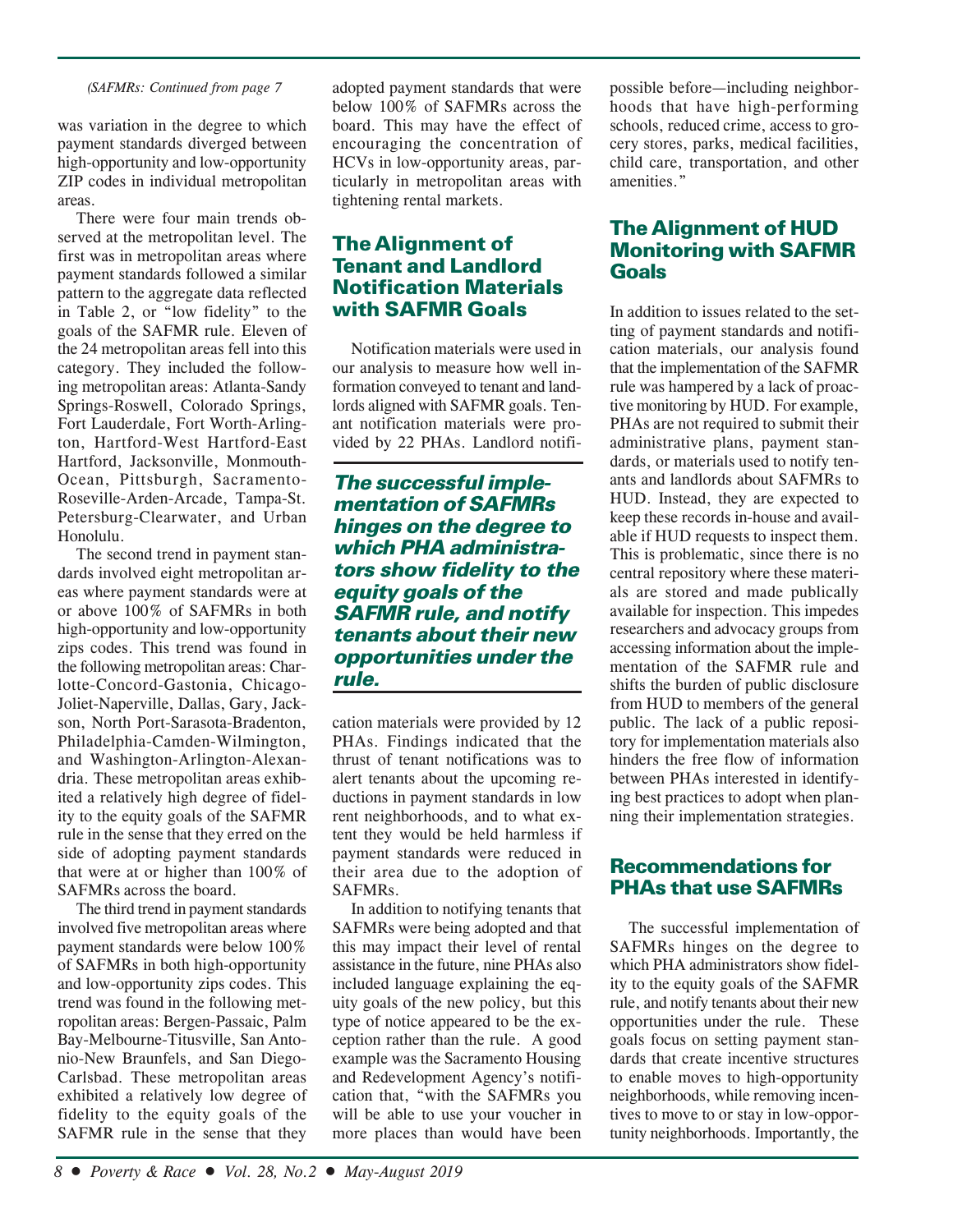reduction of payment standards in lowrent areas provides PHAs with the cost savings needed to pay for higher payment standards in high-rent areas. The reduction in payment standards in lowrent areas also corrects for the tendency to overpay landlords when FMRs are used. In essence, payment standards based on SAFMRs bring HCV subsidies in line with market based rents across a metropolitan area.

The results presented in this article indicate that PHA administrators lack high levels of fidelity to the equity goals of the SAFMR rule. This has led to less than optimal implementation. Despite these findings, there are signs that once PHAs gain experience in the use of SAFMRs they apply the policy with greater efficacy. For example, some of the highest levels of fidelity to SAFMRs were found in the place with the most experience using them to set payment standards, the Dallas metropolitan area. Still, there is a need to fine tune the SAFMR rule in anticipation of its use by a larger group of PHAs in the future. To this end, we offer the following three recommendations.\*

**Recommendation #1:** HUD must enhance its emphasis on the equity goals of SAFMRs. To foster this commitment to promoting HCV holders' mobility, HUD must invest more resources in educating PHAs, tenants, and landlords about these goals and their relationship to the setting of payment standards in high-rent and lowrent areas. In addition, using SAFMRs to set payment standards that promote residential choice and mobility should be the central focus of the tenant notification process. At minimum, materials circulated during the tenant notification process should include information about the availability of housing units and quality of neighborhood amenities in high-opportunity neighborhoods.

**Recommendation #2:** HUD must strengthen the guidelines for setting payment standards so they are in line with the equity goals of the SAFMR rule, which includes the goals of enhancing the cost effectiveness of SAFMRs. These guidelines should be more explicit about the value of lowering payment standards over time in low-rent areas for new tenants (while holding existing tenants harmless) and to increase payment standards in highrent areas. Revised guidelines should emphasize setting payment standards in a manner that tilts the ceiling for subsidies as described by Collinson and Ganong (2014). In other words, guidelines should encourage PHAs to set subsidies at 90% of SAFMRs in low-rent ZIP codes and set subsidies at 110% of SAFMRs in high-rent ZIP codes. These types of guidelines can be reinforced with incentives to PHAs, such as awarding additional vouchers and funding for mobility counseling to authorities that adopt this strategy.

**Recommendation #3:** HUD must increase its monitoring and reporting requirements for implementation of the SAFMR rule. Under its current administrative practices, PHAs are not required to submit their administrative plans, payment standards, or materials used to notify tenants and landlords about their internal implementation policies related to the SAFMR rule to HUD. A central repository needs to be created where these materials are stored and made publically available for inspection. This repository can be used as a resource: by HUD when monitoring the implementation of the SAFMR rule, by researchers and advocacy groups, by PHAs interested in identifying best practices, and by the general public. ❏

#### **References: Measuring Fidelity to HUD's Small Area Fair Market Rents (SAFMRs) Rule**

Collinson, Robert A., Ganong, Peter. (2014). The Incidence of Housing Voucher Generosity. Working Paper. http://scholar.harvard.edu/files/ganong/files/ collinsonganong $105$ .pdf?m=1446135036

Dastrup, S., Finkel, M., Burnett, K. and de Sousa, T. (2018). Small Area Fair Market Rent Demonstration Evaluation, Final Report. Washington, DC: HUD, Office of Policy Development and Research.

Desmond, M. and Wilmers, N. (2019). Do the Poor Pay More for Housing?: Exploitation, Profits, and Risk in Rental Markets. *American Journal of Sociology,* 124(4): 1090-1124.

Ellen, I.G. (2018). What do we know about housing choice vouchers? *Regional Science and Urban Economics,* Online First, 1-5.

Ellen, I.G. (2018). What Do We Know About Housing Choice Vouchers? *Regional Science and Urban Economics*, Online First, 1-5. Accessed at: https://www.sciencedirect.com/ science/article/pii/S0166046217302983?via%3Dihub

Federal Register. *Small area fair market rents in housing vhoice voucher program values for selection criteria and metropolitan areas subject to small area fair market rents*, Fed. Reg. § 81, 221 (final rule Nov. 16, 2016) (to be codified as 24 CFR 888.113).

*Gautreaux v. Chicago Housing Authority*. U.S. District Court for the Northern District of Illinois, 296 F. Supp. 907 (N.D. Ill. 1969)

*Open Communities Alliance v. Carson*, 286 F.Supp.3d 148 (United States District Court, District of Columbia, 2017)

Palm, M. (2018). Scale in housing policy: A case study of the potential of small area fair market rents. *Cityscape,* 20(1): 147-166.

*Thompson v. HUD*. U.S. District Court, D. Maryland, 348 F. Supp. 2d 398 (D. Md. 2005).

Thrope, D. (2018). Achieving housing choice and mobility in the voucher program: Recommendations for the Administration. *Journal of Affordable Housing*, 27(1): 145-160.

U.S. Department of Housing and Urban Development. (2017). *Picture of Subsidized Households.* Washington, DC: HUD, Office of Policy Development and Research. https:// www.huduser.gov/portal/datasets/assthsg.html#2009-2017\_data

Treat, J. (2018). Establishing a more effective SAFMR system: The cost and benefits of HUD's 2016 small area fair markets rent rule. *University of Michigan Journal of Law Reform,* 51(3): 643-668.

U.S. Department of Housing and Urban Development (2017). *Picture of Subsidized Housing.* Accessed at: https://www.huduser.gov/portal/datasets/assthsg.html .

*Walker v. HUD.* U.S. Court of Appeals, Fifth Circuit, 912 F.2d 819 (5th Cir. 1990).

<sup>\*</sup> More detailed recommendations are found in our PRRAC report titled, "Small Area Fair Market Rents (SAFMRs): An analysis of first year implementation in mandatory metropolitan areas and barriers to voluntary implementation in other areas.'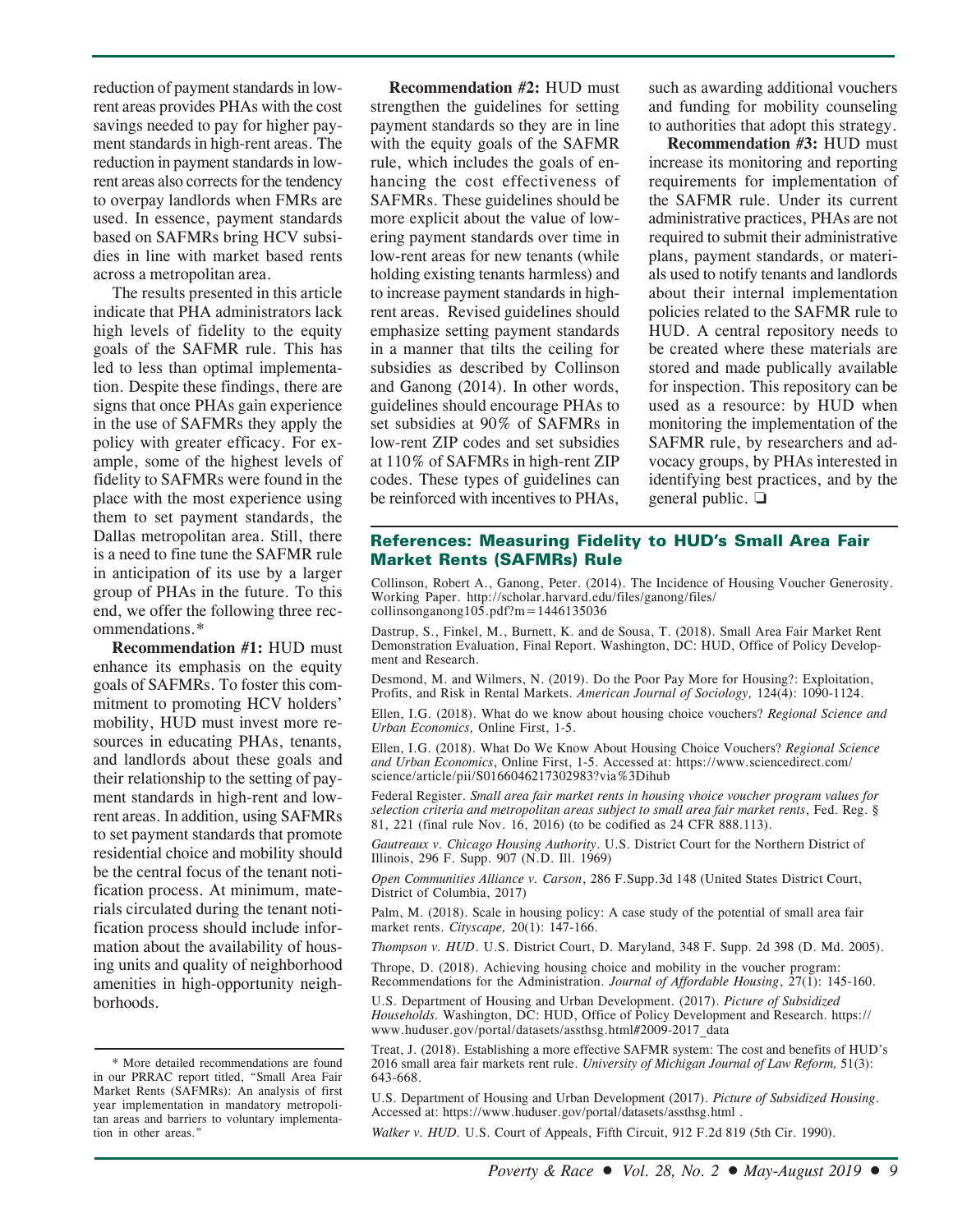#### *(CMTO Study: Continued from page 1)*

The CMTO also looked at the efficacy of more standardized policy interventions such as increasing voucher payment standards in higher opportunity areas or informational interventions, and concluded that, at least in the Seattle area, the impacts were much smaller than that of the customized assistance in housing search provided in the experiment (though the reports notes that increased payment standards "may be necessary to facilitate such moves through CMTO-style programs, especially in expensive housing markets"). I would note that the Collison Ganong research on implementation of SAFMRs in the Dallas area show a more robust impact of such policy interventions, suggesting that tools that can be used to remove the barriers to voucher mobility choice are perhaps as multifaceted as the barriers themselves.

As part of a community that has been working in and around housing mobility for decades, both as a remedial tool for racial segregation in the public housing and Section 8 programs and as an anti-poverty/anti-economic segregation strategy since the mid-90s, I am thrilled to see the attention the Chetty team's work has engendered across a wide swath of public awareness. As an old-time civil rights lawyer, I know how helpful it is to have both the law and the facts on your side. It is even more helpful for policy makers to have solid, persuasive evidence about what works and what doesn't upon which to base their decisions as they go about the difficult task of redressing the racial and economic segregation that has blighted the life chances of so many children.

The intervention that the CMTO team found so effective is not a foreign one to mobility practitioners, particularly in the three largest and longest running mobility programs in Chicago, Dallas, and Baltimore. Indeed, it would be fair to say that the concept of the personalized assistance to remove barriers to a client being able to find housing in higher opportunity areas is at the core of the "mobility counselor's" work. While other "barrier removal" strategies can and do have an important effect, particularly if tailored to the particular circumstances of a housing market in which

### **The effort to come up with the best way to define "opportunity areas" for anti-poverty purposes is an ongoing one.**

the families are searching, I am not surprised to see that the most important "assist" is one tailored to the individual families' needs, from providing emotional support and encouragement, to brokering with landlords to take a chance on the family and/or the program, to short term move-related financial assistance. Indeed, at a recent gathering at the Center for Budget Policy and Priorities to hear about the HUD Mobility Demonstration, a mobility counselor from the Baltimore program, who had been a participant in the program herself, spoke to that fact. In response to a question about

#### **New on PRRAC's website**

Reviews of the presidential candidates' positions on fair housing and school integration.

Formal regulatory comments on HUD's proposed rule to force undocumented famliy members out of HUD-assisted housing.

*The State of Integration 2018*, an overview of school integration initiatives and challenges across the country from the National Coaliton on School Integration (NCSD), submitted by NCSD members.

the most important part of the program from her perspective as a participant, she cited the personal counseling and support at crucial times in her journey. While the research continues to identify and refine the most effective interventions to support a mobility move, the work being done by the nonexperimental mobility programs will continue to add to the understanding of how barriers work and the tools that can be used to remove them in a variety of contexts. By my count, the three programs mentioned above, while not the product of a well-designed research experiment such as CMTO is undertaking, have helped over 10,000 low income families, most of whom are families of color, make moves to areas designated as 'high opportunity" using a menu of opportunity metrics developed for those particular geographies. The effort to come up with the best way to define "opportunity areas" for anti-poverty purposes is an ongoing one, and the CMTO work is also adding tremendous value to that discussion, as will the experiences of the long running mobility programs who have been operating in particular housing markets over several decades.

 Given the powerful research of the past five years that shows that that low income children who are able to move to and grow up in better resourced, higher opportunity neighborhoods will have significantly improved life chances, the predictive tools identifying the locations that are likely to offer those chances are as important as is understanding the most impactful strategies to getting them to those places. The Opportunity Atlas, developed by Chetty and his team based on their analysis of data for virtually every U.S. census tract and comparisons to the data from the HUD Moving to Opportunity experiment, has added a valuable perspective to the effort to insure that the resources that are devoted to helping families achieve the benefits of an opportunity move are the right ones, and are effectively and efficiently used. Moving forward, it is important for mobility advocates to understand and appreciate the valuable contribution that the Chetty team, and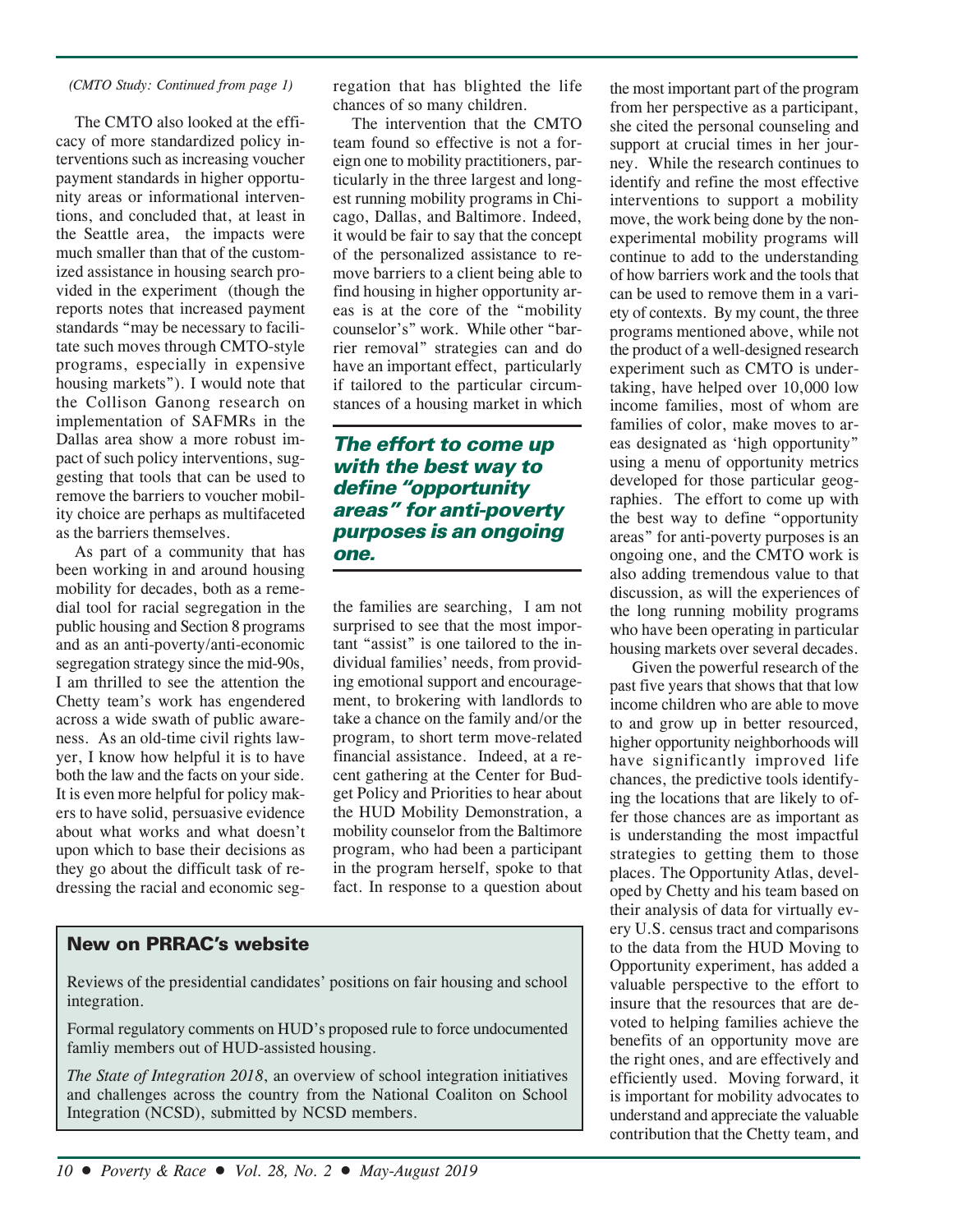other researchers, have made and will continue to make as we work to redress the scourge of segregation in the lives low income children in our communities. Thanks to that work, an expanding cohort of mobility programs can move forward refining and improving the delivery of their services secure in the knowledge of the positive impact on the lives of the children who are afforded access to neighborhoods with greater opportunity. To use the language of the social impact investor, the Chetty research has moved a high opportunity move from an "output" to an "outcome", and the implications for policy and practice at the intersection of race and poverty cannot be overstated. ❏

#### *(DISPARATE IMPACT: Cont. from p.4)*

ate impact rule and its decision consistent with that rule in *Inclusive Communities*, HUD in June of 2018 proposed to amend the rule (83 Fed. Reg. 28560), and the formal proposed rule was released this month (84 Fed. Reg. 42854).

First, the proposal will make it virtually impossible for plaintiffs to pass the very first burden of establishing a prima facie case of discrimination. The proposal erects multiple obstacles to making out a prima facie case by creating five new elements plaintiffs must establish: 1) that "the challenged policy is arbitrary, artificial, and unnecessary to achieve a valid interest"; 2) that there is a "robust causal link between the challenged policy or practice and a disparate impact on members of a protected class which shows the specific practice is the direct cause of the discriminatory effect"; (3) that the disparity has an adverse effect on members of a protected class; (4) that the disparity caused is significant; and (5) that there is "a direct link" between the disparate impact and the injury. Although the *Inclusive Communities* opinion strongly affirms the importance of disparate impact liability, Justice Kennedy in dicta expressed some concerns about possible "abuse" and, quoting the employment case, *Griggs*

*v. Duke Power*, 401 U.S. 424, 431 (1971), wrote that "[d]isparate-impact liability mandates the 'removal of artificial, arbitrary, and unnecessary barriers,' not the displacement of valid governmental policies." HUD seeks to twist these the words in *Inclusive Communities* to undermine disparate impact liability. Justice Kennedy's quotation from *Griggs* implies that disparate impact liability appropriately re-

**The rule then, would essentially collapse all disparate impact cases into disparate treatment cases, exactly the opposite of what the Court in Inclusive Communities actually held.**

quires the removal of artificial policies, arbitrary policies, and unnecessary policies that have an adverse effect on members of a protected class. The safeguard in the existing HUD rule requiring a plaintiff to establish a lessdiscriminatory alternative that accomplishes the same legitimate ends already ensures that disparate impact liability can only be used to challenge policies that are either arbitrary, artificial, or that have an unnecessary adverse impact and does not displace valid governmental priorities. Having to establish, as HUD now seeks to require, that a challenged policy is "arbitrary, artificial, *and* unnecessary" (emphasis added) defeats the purpose of disparate impact liability because the only cases that are likely to be able to meet this are truly disparate "treatment cases," in which a defendant intentionally created a policy that is arbitrary, and artificial, *and* unnecessary in order to discriminate. The rule then, would essentially collapse all disparate impact cases into disparate treatment cases, exactly the opposite of what the Court in *Inclusive Communities* actually held. In *Inclusive Communities*, which HUD cites as the justification for this rule change, the Court states that disparate impact liability "permits plaintiffs to counteract unconscious prejudices and disguised animus that escape easy classification as disparate treatment" and that "disparate-impact liability may prevent segregated housing patterns that might otherwise result from covert and illicit stereotyping" (*Texas Dep't of Hous. & Cmty. Affairs v. Inclusive Communities Project, Inc.*, 2015). As the Court suggests, unconscious prejudices escape easy classification as disparate treatment exactly because they are embedded in policies

*(Please turn to page 12)*

#### **Sources: Making the Case for Housing Mobility: The CMTO Study in Seattle**

Peter Bergman, Raj Chetty, Stefanie DeLuca, Nathaniel Hendren, Lawrence F. Katz, and Christopher Palmer, Creating Moves to Opportunity: Experimental Evidence on Barriers to Neighborhood Choice, available at https://opportunityinsights.org/wp-content/uploads/2019/ 08/cmto\_paper.pdf.

Small Area Fair Market Rent Demonstration Evaluation: Final Report, HUD PD&R (November 2018), available at https://www.huduser.gov/portal/publications/Small-Area-FMR-Evaluation-Final-Report.html.

Resources on housing mobility, Mobility Works website at https://housingmobility.org/.

Andrea Juracek, Alison Bell, Nicole Rolfe, Philip Tegeler, Heidi Kurniawan, and Micah Herskind, Housing Mobility Programs in the U.S. (PRRAC and Mobility Works), available at https://prrac.org/pdf/mobilityprogramsus2018.pdf.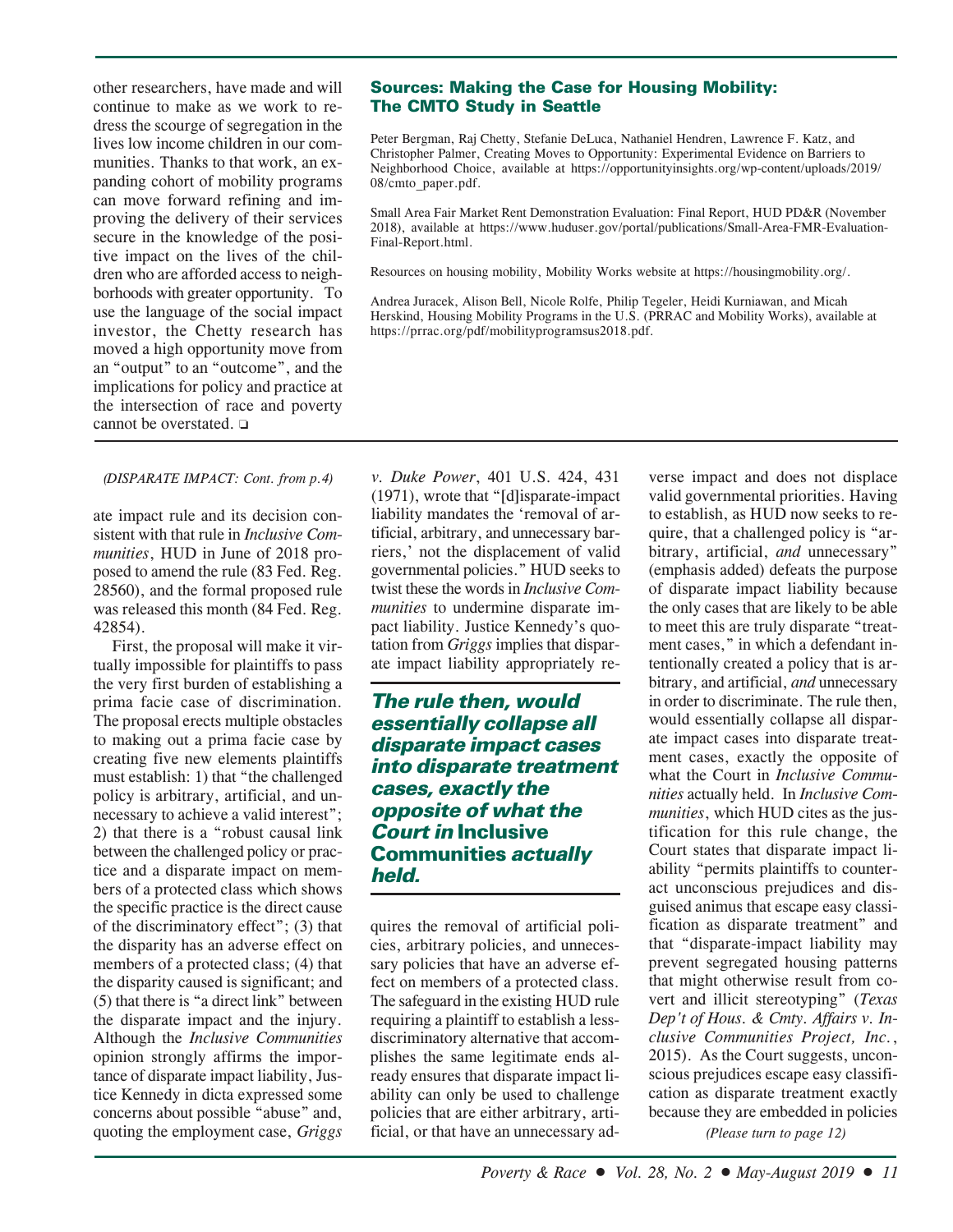#### *(DISPARATE IMPACT: Cont. from p.11)*

that appear reasonable and necessary. When those seemingly reasonable, necessary policies advancing valid interests have a disparate impact on the basis of race and there is a less discriminatory alternative that could accomplish the same valid interests, however, the Fair Housing Act requires that those policies be struck down. This proposed additional element would frustrate the purposes of the Fair Housing Act that the rule is supposed to implement. Further, the vague and ambiguous additional requirements of pleading a "robust causal link" and establishing that the challenged practice is the "direct cause" of the disparity, as well as the requirement that there be "a direct link" between the disparity and the injury, both threaten to raise the requirements necessary to meet a prima facie case so much that many or most victims of actual discrimination will be unable at the filing stage to pass these tests.

Second, the proposal seeks to place many forms of algorithmic bias and discrimination above the law. Where a victim of discrimination alleges that the cause of the discrimination is "a model used by the defendant, such as a risk assessment algorithm," and the defendant "[p]rovides the material factors which make up the inputs used in the challenged model and shows that these factors do not rely in any material part of on factors which are substitutes for or close proxies for protected classes under the Fair Housing Act," the defendant is protected and the victim is without recourse. If that defense is unavailing for the defendant, the defendant can alternatively show that the model is either produced, or maintained, or distributed by a third party "that determines industry standards" and again evade responsibility. If both of those defenses fail, the defendant can instead show "that the model has been subjected to critical review and has been validated by an objective and unbiased neutral third party."

These capacious defenses against disparate impact claims essentially create a safe harbors for discrimination for those using algorithms to set prices for housing related products, including homes, home loans, home insurance, and more. The proposed defenses are also contrary to the holding in *Inclusive Communities* and the text and intent of the Fair Housing Act. Including in an algorithm variables to identify protected class members and adversely impact them is already prohibited under a disparate treatment analysis, and close proxies are arguably already prohibited by disparate treatment as well. As above, HUD is again creating limitations that limit disparate impact cases to those that could be brought under a disparate treatment theory, which again would be inconsistent with the holding of *Inclusive Communities.* Creating a defense for

**While the federal government continues to erode our basic civil rights protections, however, some cities are enacting local policies that operationalize what an antisubordination approach to policymaking could look like on the ground.**

a policy or practice simply because it is an "industry standard" is inconsistent with the decision in *Inclusive Communities* and would surely have permitted many of the white supremacist industry standards that the Fair Housing Act was enacted to prohibit, such as denying home loans because of the race of the borrower or the racial composition of the borrower's neighborhood. Creating defenses specifically for the increasingly common use of algorithms or models is highly likely to calcify the "unconscious prejudice" that the Court sought to dislodge in *Inclusive Communities* (*Texas Dep't of Hous. & Cmty. Affairs v. Inclusive Communities Project, Inc.*, 2015). It is widely acknowledged that using unrepresentative seed data for a machine learning model will lead to biased results, yet HUD seeks to give that kind of systemic bias a free pass. Disparate impact liability is so important exactly because systemic discrimination, whether created by algorithmic bias or not, is almost impossible to challenge without an analysis of the differential effects by sex or disability or race or other protected characteristics of a policy or a model. Without disparate impact analyses, substantial discrimination, by being written in computer code would suddenly be exempt from the legal code. HUD's effort to effectively use revisions to the disparate impact rule in order to overturn the Supreme Court's decision in *Inclusive Communities* would undermine crucial protections in the Fair Housing Act that are essential for creating a minimum of equal access to housing, to credit, and to insurance.

Groups such as the NAACP Legal Defense Fund, the National Fair Housing Alliance, the National Community Reinvestment Coalition, the Poverty & Race Research Action Council, and others have all written letters opposing this dangerous rule change. As the proposed rule changes have now moved from review by the Office of Information and Regulatory Affairs to the proposed rulemaking stage, widespread public comment and mobilization in opposition to the undermining of this essential rule is necessary.

While the federal government continues to try to erode our basic civil rights protections, however, some cities are enacting local policies that operationalize what an antisubordination approach to policymaking could look like on the ground.

#### **Municipal Racial Equity Initiatives**

Groups such as the Center for Social Inclusion and the Government Alliance on Race and Equity have made significant efforts in recent years to push public agencies towards a focus on equity, consistent with an antisubordination approach. These collaborations have influenced a growing number of urban policies. For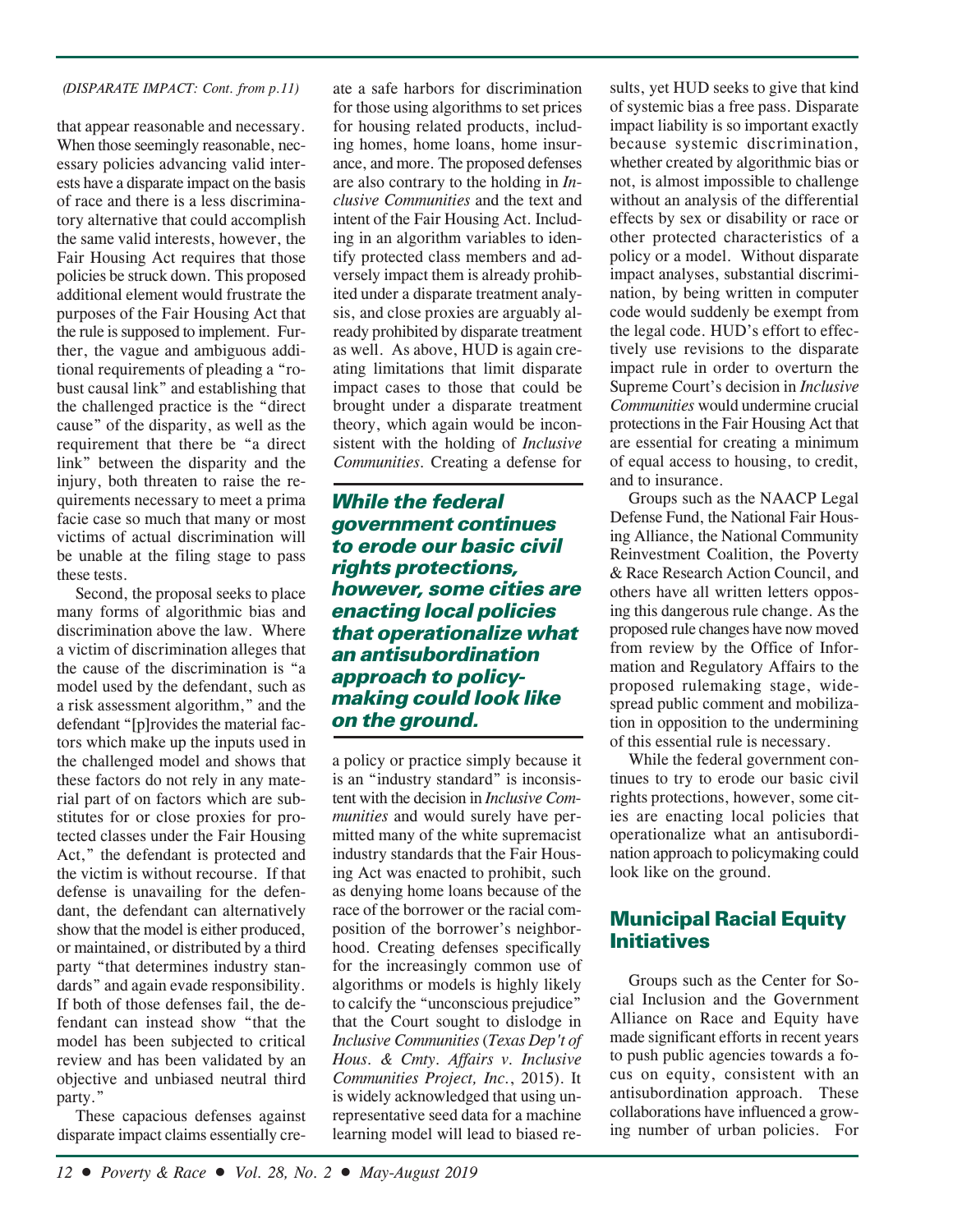#### **Thank you for your contribution to PRRAC!**

Stephen Barton Barbara Beck Marc Benedict, Jr. Robert Hahn Lisa D. Harper Charles Matz Dennis Parker LeRoy Patton Judy Pigott James Ralph, Jr. Thomas Sanchez Emmett Schaefer Henry and Dorothee Schriever Bob Tate

instance, the City of Seattle, Washington created a Race and Social Justice Initiative in 2005 to bring together city department heads to create and track annual work plans on advancing racial equity in Seattle's policies, programs, and budget decisions. Seattle's Race and Social Justice Initiative describes itself as a "citywide effort to end institutionalized racism and racebased disparities in City government" (City of Seattle, 2015). The City of Seattle now requires all city departments to conduct a racial equity analysis of every budget request and to post online annual work plans to advance racial justice so that the public can view goals and progress by city department and by neighborhood

One outcome of the Race and Social Justice Initiative was the Seattle 2035 Growth and Equity report, analyzing impacts on both displacement and opportunity related to Seattle's growth strategy and development policies. The Growth and Equity Report asked (1) whether the intensity of development in neighborhoods across the city would be likely to have an impact on the displacement of marginalized populations; (2) whether the intensity of development would be likely to affect marginalized populations' access to key determinants of physical, social, and economic well-being; and (3) what strategies and investments can mitigate the impacts of development and maximize equitable outcomes (Seattle 2035). Seattle's Office of Planning and Community Development created a Displacement Risk Index and an Access to Opportunity Index to analyze how different alternative strategies for updating Seattle's Comprehensive Plan would affect groups in the city that had historically been marginalized and used that analysis to shape the ultimate Comprehensive Plan to guide future development. Other cities, such as Minneapolis, MN; Madison, WI; and Portland, OR have subsequently established their own racial equity initiatives. In New York City, several City Council members and the Public Advocate are advocating for bills that would require envi-

ronmental impact statements to include analyses of how proposed development or land use changes would affect the population by race and ethnicity and assess whether the proposed action would affirmatively further fair housing.

These efforts to incorporate attention to racial equity into municipal policy are important steps towards an antisubordination approach to urban planning and policy. Such an approach should include community-engaged planning that foregrounds a focus on disparities in access to opportunity across durable categories of inequality, that recognizes institutionalized asymmetries of power and unconscious biases that perpetuate those disparities, and that prioritizes policies that reduce inequality even if they may have higher costs than policies that exacerbate it (Steil, 2018). ❏

#### **References: Disparate Impact and an Antisubordination Approach to Civil Rights and Urban Policy**

Balkin, Jack M., and Reva B. Siegel. "The American Civil Rights Tradition: Anticlassification or Antisubordination?" *University of Miami Law Review* 58: 9–34, 2003.

*Bank of Am. Corp. v. City of Miami, Fla.*, 137 S. Ct. 1296, 1301 (2017).

Chetty, Raj, Nathaniel Hendren, Patrick Kline, and Emmanuel Saez. "Where is the Land of Opportunity? The Geography of Intergenerational Mobility in the United States." National Bureau of Economic Research, 2014.

City of Seattle. "Race & Social Justice Initiative: Vision & Strategy; 2015-2017." 2015.

Ellen, Ingrid Gould, and Justin Peter Steil. *The Dream Revisisted: Contemporary Debates about Housing, Segregation, and Opportunity.* Columbia University Press, 2019.

Fiss, Owen M. "Groups and the Equal Protection Clause." *Philosophy & Public Affairs* 5 (2): 107– 7, 1976.

*Parents Involved in Community Schools v. Seattle School District No. 1*, 551 U.S. 701, 720 (2007)

"Seattle 2035 Equity Analysis." City of Seattle, 2015.

Sharkey, Patrick. *Stuck in Place: Urban Neighborhoods and the End of Progress Toward Racial Equailty.* The University of Chicago Press, 2013.

Steil, Justin. "Antisubordination Planning." Sage Journals, 2018.

*Texas Dep't of Hous. & Cmty. Affairs v. Inclusive Communities Project, Inc.*, 576 U.S. 2507 (2015).

Tilly, Charles. *Durable Inequality.* University of California Press, 2009.

*Village of Arlington Heights v. Metropolitan Housing Development Corporation*, 429 U.S. 252 (1977).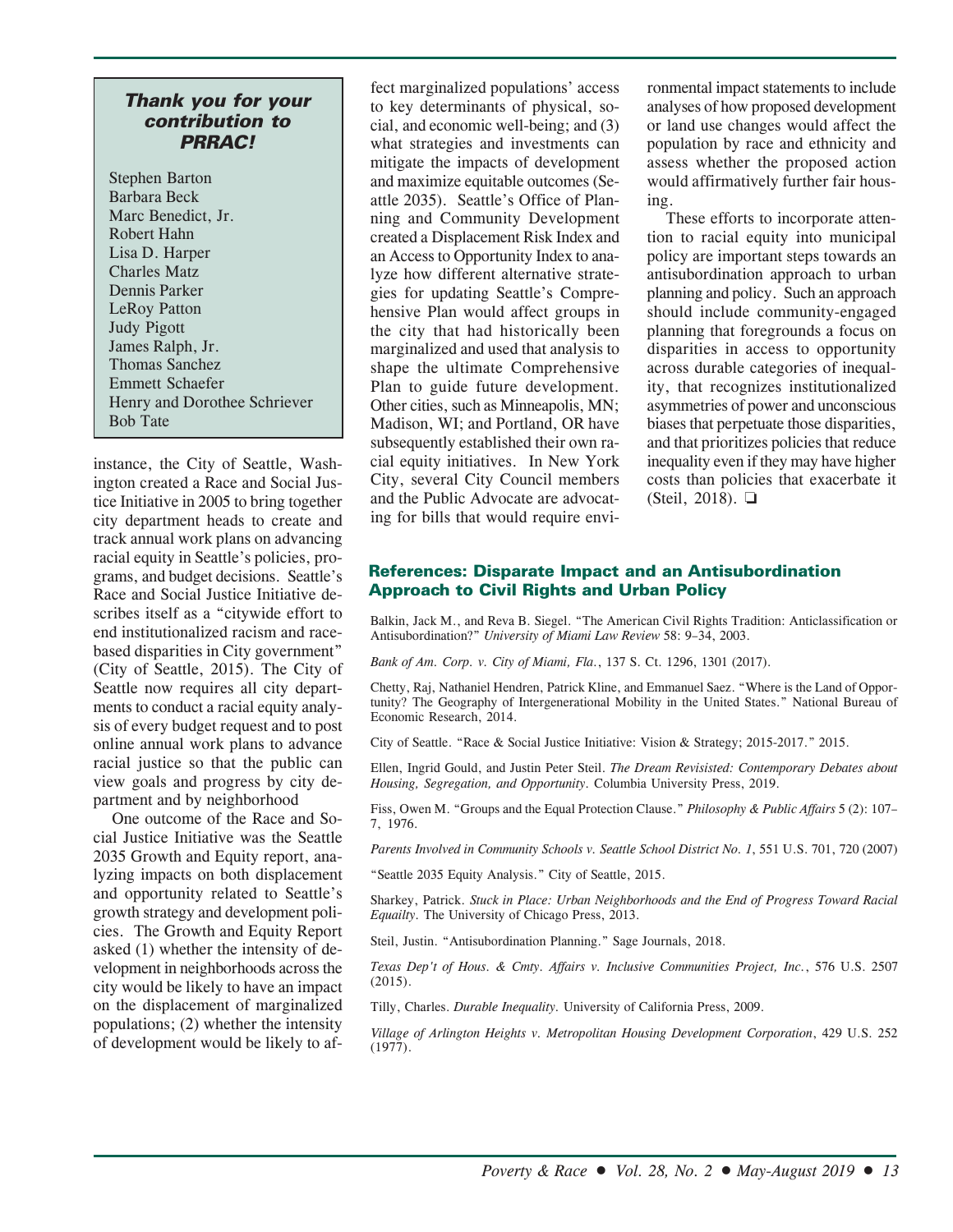#### *(BOSTON AREA SURVEY: from page 2)*

tunity areas, the survey sought to develop greater insight into the factors that support and constrain housing choices for voucher holders in the current housing market.

The survey explored how housing search factors such as information, preferences and priorities, and discrimination impact voucher holders' search process and experiences while conducting a housing search, where they use their vouchers, and how they assess their current housing and neighborhood environment.

#### **Findings**

Residential location outcomes did not align with housing search preferences: We find that regardless of location outcomes, when looking for housing, families shared similar preferences for neighborhood characteristics. The survey indicates that most voucher assisted households want the same types of neighborhoods—safe places with good schools and neighbors from a mix of economic and racial backgrounds.

**Discrimination by race and source of income:** More than seven in ten voucher holders reported experiencing a problem with one or more types of discrimination during their last housing search. The process of looking for apartments, experience with housing providers and property owners, and location outcomes also varied by race, with black families experiencing the greatest access barriers to diverse communities. Compared with other families, black families used more search strategies and sought out more apartments, but they had less success and experienced more discrimination during the search process, especially in higher-opportunity areas.

**Source of and span of information mattered:** Families who lived in higher-opportunity areas were three times as likely as lower-opportunity movers to have searched in a higher-

#### **Housing Mobility in Massachusetts**

Massachusetts is the site of two important efforts to support greater housing and neighborhood choice for families with housing vouchers. The first is a pilot program launched by the **Massachusetts Department of Housing and Community Development** in 2018, to create a comprehensive housing mobility program in the offices of two regional Housing Choice Voucher administering offices in the Lowell and Springfield metropolitan regions. The state is using a customized housing locator tool and opportunity maps based on the DiversityDataKids Child Opportunity Index, and applying Small Area Fair Market Rents in designated opportunity areas. The local agencies are providing housing mobility counseling, streamlined administrative processes, tenant supports and landlord incentives. The state hopes to expand the program over the next two years. The second effort, recently launched by the **Boston Housing Authority**, is not a traditional housing mobility program, but involves the wholesale voluntary adoption, with some local modifications, of HUD Small Area FMRs throughout the BHA's area of operation in eastern Massachusetts (giving families a much wider range of options in the 120 cities and towns that BHA serves).

opportunity neighborhood and more likely to have searched for housing outside of the City of Boston and in places they had never heard of. Those who moved to higher- opportunity areas were also much more likely to have used the internet to search for and find units in these neighborhoods, compared to families who relied on family and friends or housing agencies and lists of apartment rentals provided by housing agencies during their housing search.

**Higher-opportunity movers are much more satisfied with their neighborhoods and want to remain in their neighborhoods:** One important survey finding is that voucher families of all races and ethnicities who located in higher-opportunity areas expressed greater satisfaction with their neighborhoods for themselves and their children. They are also much more likely to report that their neighborhoods are safe and good environments for their children (87% v. 55%) and indicate that they would like to stay in their neighborhood for a long time (75% v. 46%).

In summary, the voucher assisted families we surveyed want access to a range of communities, and they are working very hard to find housing that meets their priorities and the program requirements. But in that process they are encountering barriers that extend beyond the economic competitiveness of the rental market. The families describe discrimination as a barrier in both low- and high-opportunity neighborhoods—with black families experiencing more difficulty while getting the least reward for their extensive efforts.

These findings provide evidence of the importance of enforcing fair housing laws but also of educating the community—voucher assisted households, landlords, property owners, housing counselors, and neighbors—about fair housing, the effort that families are making and what is working, and about preferences and information gaps that limit access and perpetuate residential segregation.

The full report of survey findings and policy recommendations can be found at https://www.bostonfed.org/ under "publications." ❏

#### **Reference**

Sard, B., Rice, D., Bell, A. & Mazzara, A. (2018). Federal Policy Changes Can Help More Familiies with Housing Vouchers Live in Higher-Opportunity Areas. Retrieved from https://www.cbpp.org/research/housing/federal-policy-changes-can-help-more-familieswith-housing-vouchers-live-in-higher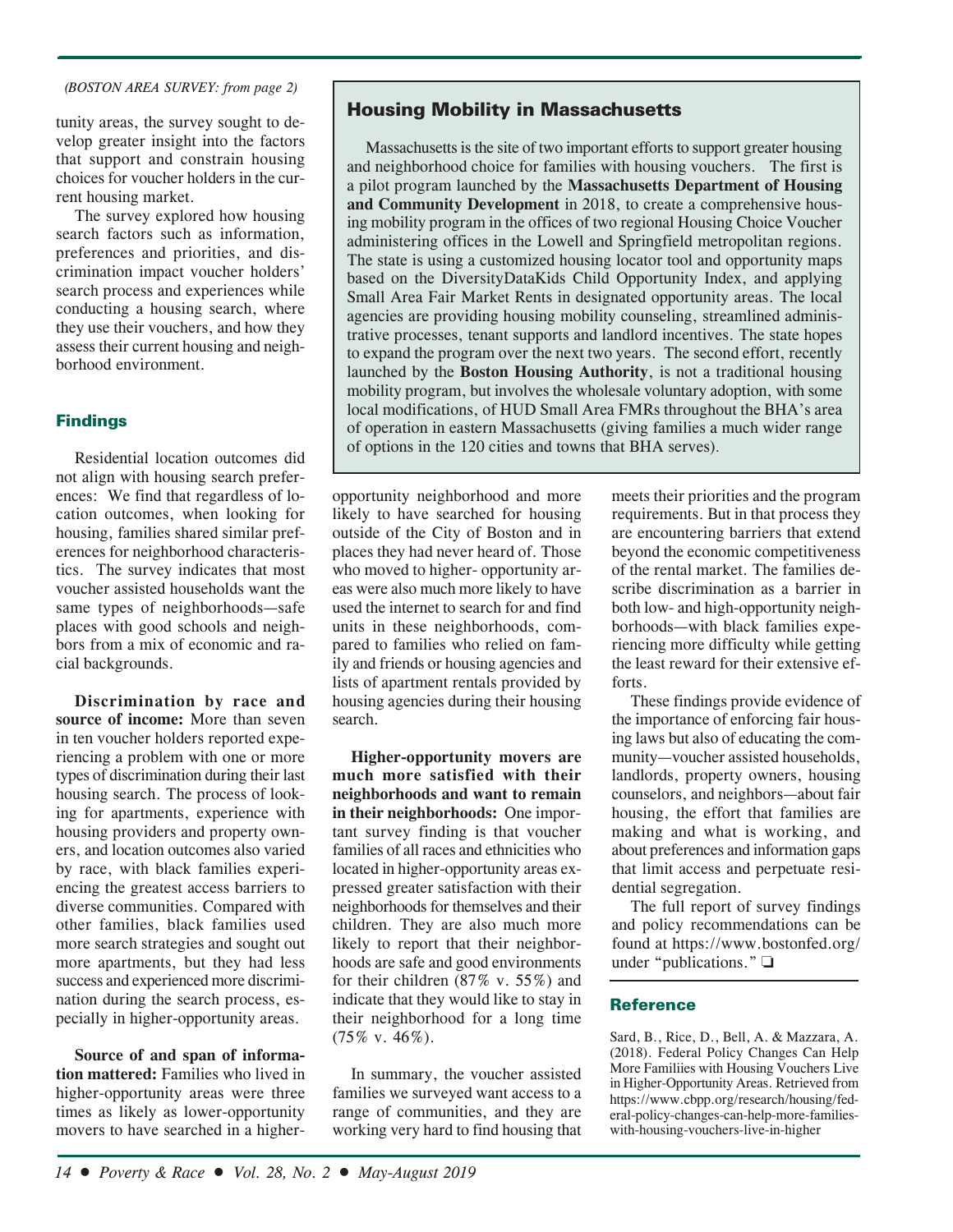## **Resources**

## **Education**

• Cascio, Elizabeth U. "Does Universal Preschool Hit the Target? Program Access and Preschool Impacts." National Bureau of Economic Research, 2019.

• "Dismissed: America's Most Divisive School District Borders." EdBuild, 2019.

• Fuller, Bruce, Yoonjeon Kim, Claudia Galindo, Shruti Bathia, Margaret Bridges, Greg J. Duncan, and Isabel Garcia Valdiva. "Worsening School Segregation for Latino Children?" American Educational Research Association, 2019.

## **Housing**

Brummet, Quentin, and Davin Reed. "The Effects of Gentrification on the Well-Being and Opportunity of Original Resident Adults and Children." Federal Reserve Bank of Philadelphia, 2019.

• Dragan, Kacie, Ingrid Ellen, and Sherry A. Glied. "Does Gentrification Displace Poor Children? New Evidence from New York City Medicaid Data." National Bureau of Economic Research, 2019.

• Menedian, Stephen, and Richard Rothstein. "The Road Not Taken: Housing and Criminal Justice 50 Years after the Kerner Commission Report." Haas Institute, 2019.

• McFarland, Christiana K., Kyle Funk, Rose Kim, Domenick Lasorsa, and Brenna Rivett. "Local Tools to Address Housing Affordability: A State-By-State Analysis." National League of Cities, 2019.

• Reina, Vincent J., Jake Wegmann, and Erick Guerra. "Are Location Affordability and Fair Housing on a Collision Course? Race, Transportation Costs, and the

Siting of Subsidized Housing." U.S. Department of Housing and Urban Development, Cityscape Vol. 21 No. 1, 2019.

• Silverman, Robert Mark, Henry Louis Taylor Jr., Li Yin, Camden Miller, and Pascal Buggs. "There goes our family friendly neighborhood: Residents' perceptions of institutionally driven inner-city revitalization in Buffalo, NY." Journal of Community Practice, 2019.

• "Voices Out Loud." National Housing Trust, online series, 2019.

## **Environmental and Health Justice**

• Nardone, A., N. Thakur, and J.R. Balmes. "Historic Redlining and Asthma Exacerbations Across Eight Cities of California: A Foray into How Historic Maps Are Associated with Asthma Risk." UC Berkeley-UCSF Joint Medical Program, 2019.

• National Academies of Sciences, Engineering, and Medicine. *Vibrant and Healthy Kids: Aligning Science, Practice, and Policy to Advance Health Equity.* The National Academies Press, 2019.

• Steichenv, Lorah, Jacqueline Patterson, and Katherine Taylor. "In the Eye of the Storm: A People's Guide to Transforming Crisis and Advancing Equity in the Disaster Continuum." NAACP Environmental and Climate Justice Program, 2019.

## **Poverty and Inequality**

• Burnside, A. "Research Note: 1990s Cash Assistance Policy Changes Associated With Negative Social Behaviors for Adolescents, Particularly Boys." Center on Budget and Policy Priorities, 2019.

## **If You Are Not Already a P&R Subscriber, Please Use the Coupon Below.**

| Name             |        |  |
|------------------|--------|--|
| Address          |        |  |
| Address Line 2   |        |  |
| City, State, Zip |        |  |
| Telephone:       | email: |  |